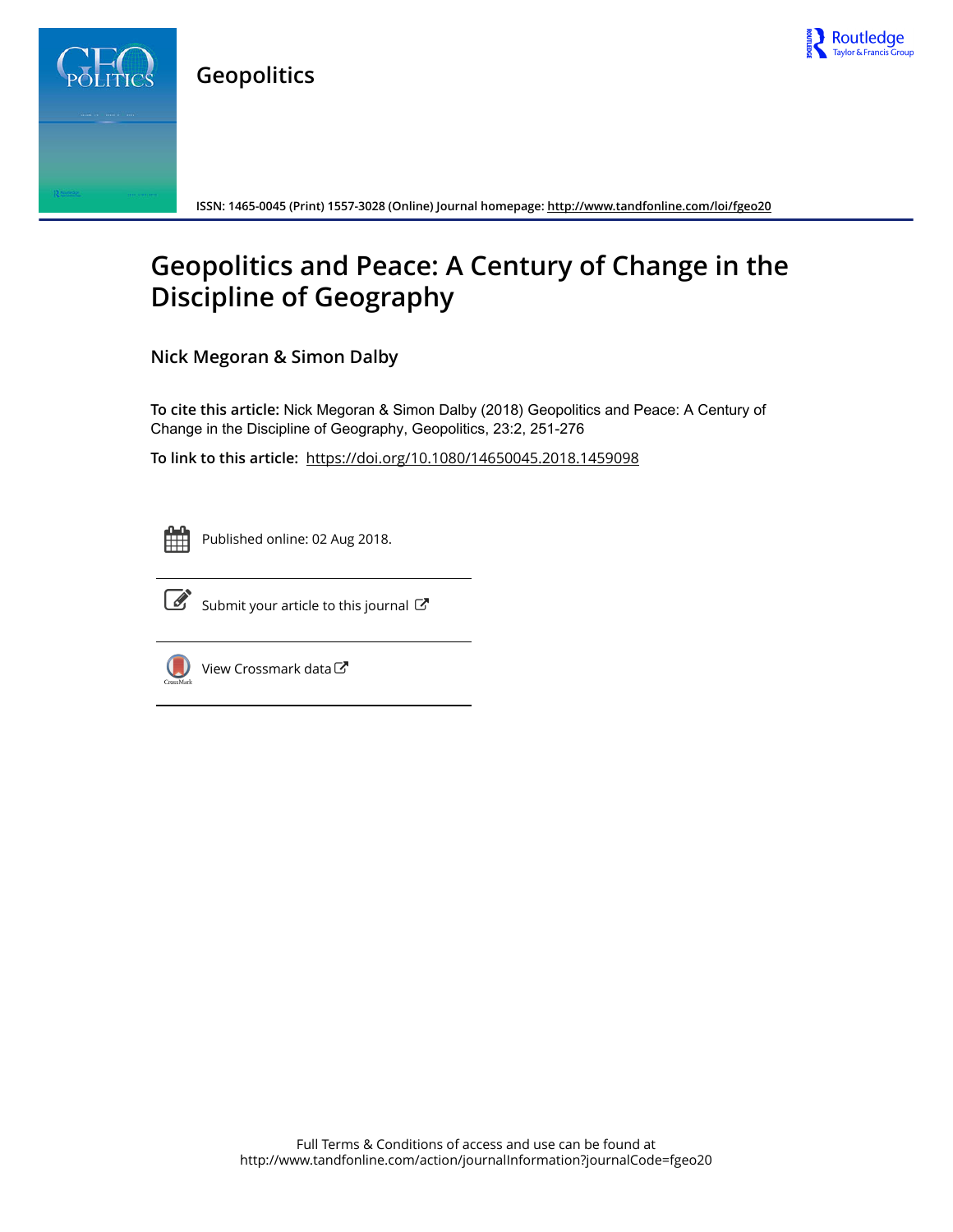#### GEOPOLITICS LECTURE



Check for updates

# Geopolitics and Peace: A Century of Change in the Discipline of Geography

Nick Megoran<sup>a</sup> and Simon Dalby<sup>b</sup>

<sup>a</sup>School of Geography, Politics and Sociology, Newcastle University, United Kingdom; bBalsillie School of International Affairs, Wilfrid Laurier University, Waterloo, Ontario, Canada

#### ABSTRACT

Peace has re-emerged as a theme in political geography in the past few years, but it has a longer history in the discipline. Different positions on peace are epitomized by both the International Geographical Union, whose founding was proposed in London exactly a century ago, and by Halford Mackinder. That historical discussion, related to what was often called 'political realism', has been overtaken in recent years by a different disciplinary focus on geographies of peace understood as about much more than conditions of non-war between states. This insists that space and place are not the mere stage on which the real political dramas unfurl, but are active ingredients in peace. However, some critics claim these new studies don't adequately deal with the geographies of contemporary peacemaking in particular. Simultaneously current global politics suggests that authoritarian conflict management is the emerging global pattern that emphasizes maintaining the existing order, rather than dealing with larger issues of justice and the sources of violence. Inspired by Martin Luther King, Jr's global geographical ethic of peace, we consider how, looking forward, these contemporary issues are now especially pertinent for political geographers as accelerating environmental changes pose new challenges to the possibilities for peaceful societal transformation in the next phase of the Anthropocene.

# Introduction: Geographies and Geopolitics of Peace?

In 1956 a US federal judge handed down an edict forbidding the University of Alabama from continuing to exclude people on grounds of race. A young woman and civil rights activist, Autherine Lucy, promptly enrolled as the first black student. On her first day on campus, she was 'welcomed' by a vicious white mob throwing eggs and bricks at her, burning crosses and attacking the car in which she was riding. The university management barred her from campus 'for her own safety and the safety of the university'. The next day the

CONTACT Nick Megoran and nick.megoran@ncl.ac.uk so School of Geography, Politics and Sociology, Newcastle University, 5th Floor Claremont Tower, Newcastle upon Tyne NE1 7RU, United Kingdom.

Geopolitics Lecture, The 2017 IGU Thematic Conference Geographies for peace/Geografías para la paz, La Paz, Bolivia, 24 April 2017

Color versions of one or more of the figures in the article can be found online at www.tandfonline.com/fgeo. © 2018 Taylor & Francis Group, LLC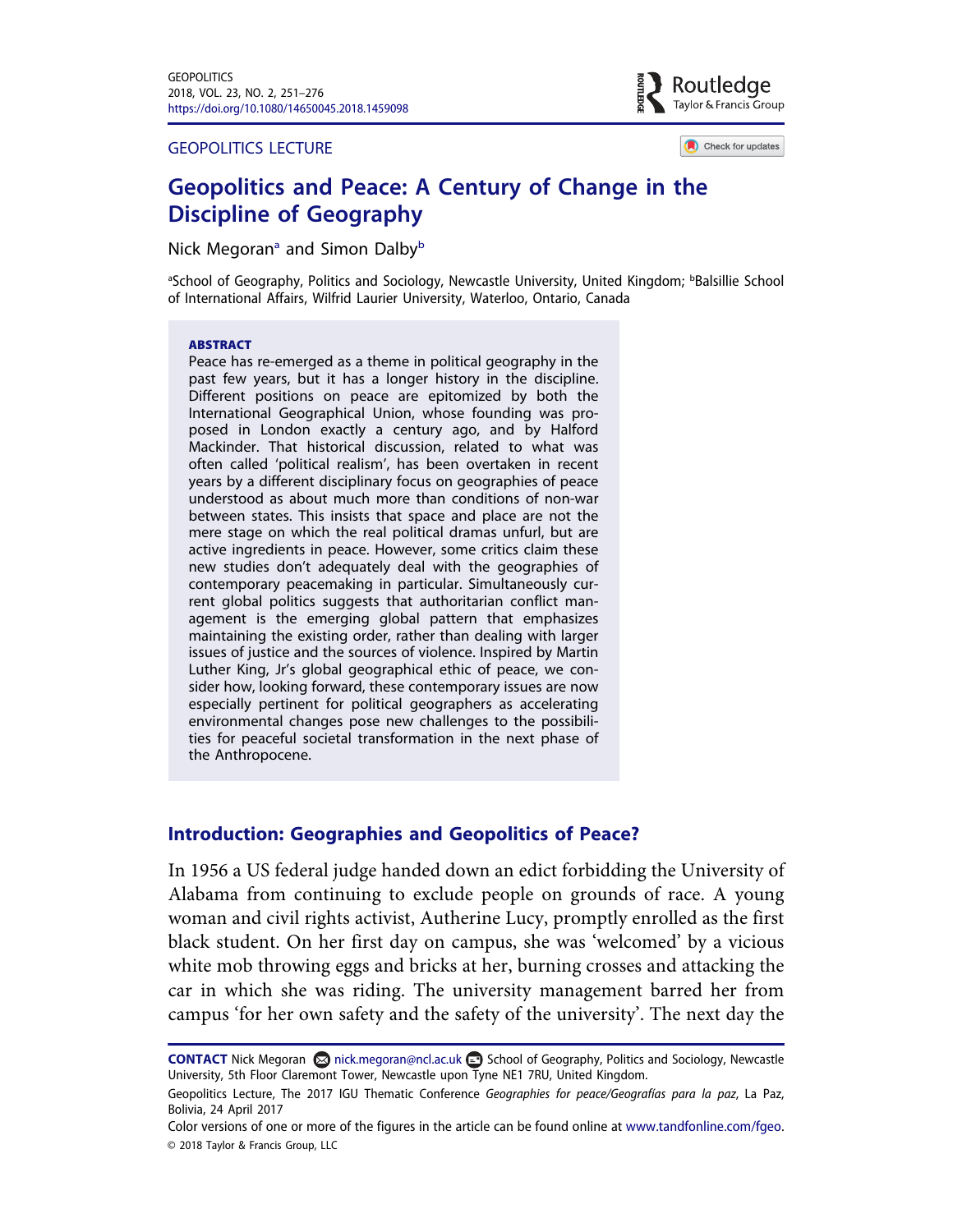#### 252 (C) N. MEGORAN AND S. DALBY

local newspaper ran an article, which headlined, 'There is peace on the campus of the University of Alabama'.

That Sunday, a furious Baptist minister, Rev. Martin Luther King, Jr., recently propelled to the forefront of the leadership of the ongoing Montgomery bus boycott, preached a typically eloquent sermon on Christ's enigmatic statement in Matthew 10: 34 that 'I came not to bring peace, but a sword'. King said:

Yes, there was peace on the campus, but it was peace at a great price: it was peace that had been purchased at the exorbitant price of an inept trustee board succumbing to the whims and caprices of a vicious mob. It was peace that had been purchased at the price of allowing mobocracy to reign supreme over democracy. It was peace that had been purchased at the price of capitulating to the force of darkness. This is the type of peace that all men of goodwill hate. It is the type of peace that is obnoxious. It is the type of peace that stinks in the nostrils of the Almighty God. (King 1956)

In terms that would go on to be appropriated by Johan Galtung as the basic concepts of peace studies (Galtung 1964, 1969), King said he didn't want this 'negative peace' but instead a 'positive peace' marked by the presence of 'justice' and 'goodwill'.

It is precisely this realization that peace can be defined in different ways, by different actors, for the benefit of different groups – that is to say, questions of meaning and power – that have animated the recent resurgence of peace as a major theme of political geographical enquiry. Its emergence involves efforts to get political geographers to do more than critically engage in matters of war and violence, but also think seriously about what 'peace' might look like if it is understood as more than the antithesis of war.

Following King's formulations, peace research offers notions of 'positive' and recently Peter Wallensteen's 'quality' peace, which relate to justice and permanent arrangements designed to forestall the reversion to violence in situations prone to conflict (Wallensteen 2015). But until fairly recently there has been a limited engagement by the current generation of political geographers with themes of peace, and in particular geographies of peace. That is not to say, by any means, that geographical writing has ignored peace. As Mamadouh showed in her impressive 2005 overview, geographers have long been interested in peace – although this was usually an under-theorized view of negative peace as the absence, prevention or mitigation of armed conflict (Mamadouh 2005).

This lack of theoretical engagement has changed noticeably in the second decade of this century. In 2011, apparently coincidentally, three articles were published which all made similar arguments – by Williams and McConnell (2011), Megoran (2011), and Inwood and Tyner (2011). All three papers agreed that the neglect of peace in the geographical literature needed to be addressed, and that to do this it was necessary to problematize what is meant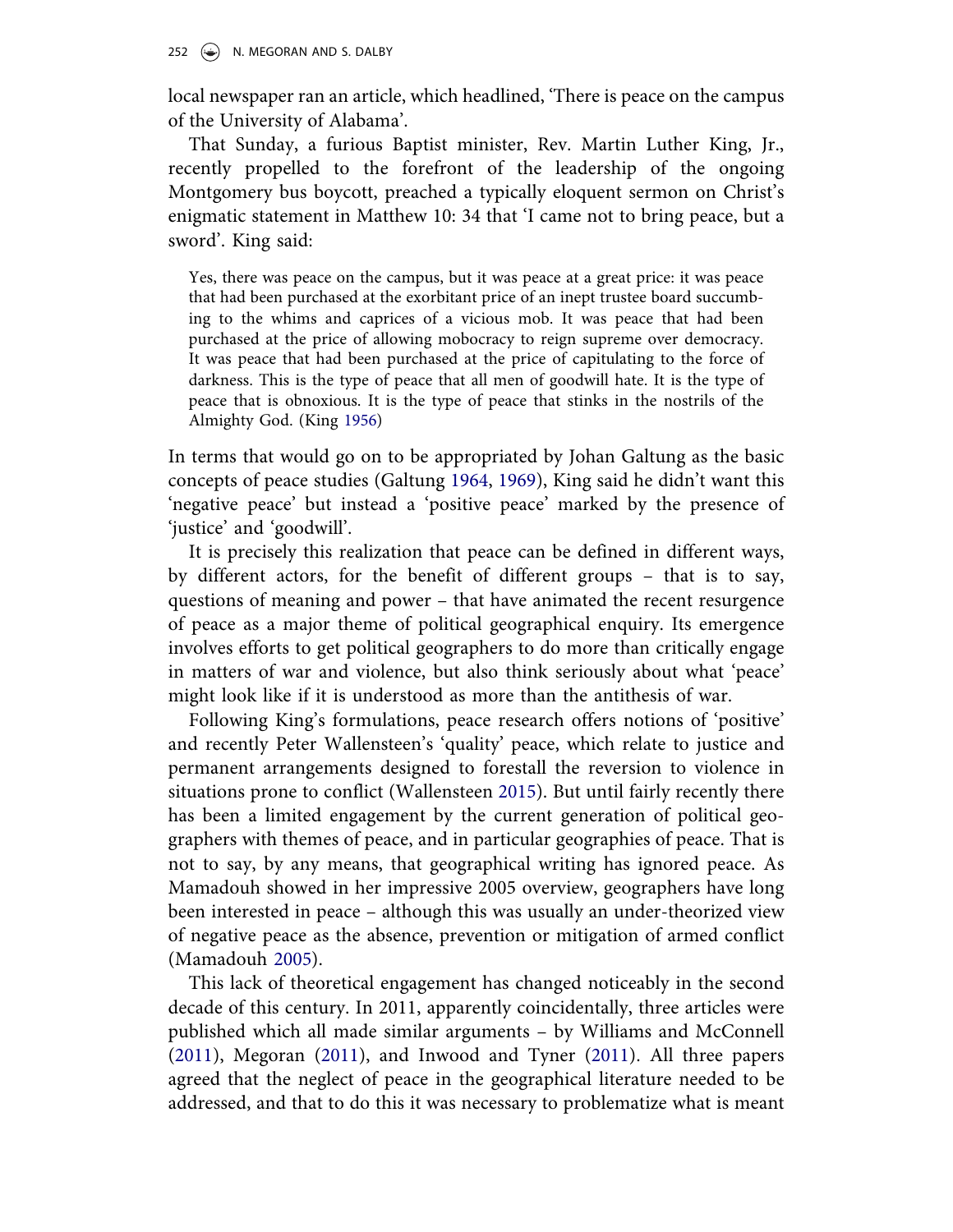by peace, and explore how its definitions get caught up in power relations. The first two further argued that geographical contributions to peace research required not only critical theorization, but also detailed, focused and intentional empirical investigation as peace is place-specific. In addition, the second two contended that geography must be repositioned as a propeace discipline with an explicit political commitment to peace, including critical reflection on how geography is practiced. These arguments were brought together in 2014 with the first book-length text devoted solely to Geographies of Peace, edited by McConnell, Megoran and Williams (2014).

The shortcoming of at least some of this literature is that although it has a focus on theorizing from particular situations, and on how geography matters, small-scale studies are always in danger of overlooking the larger geopolitical contexts within which they are situated. Detailed fieldwork and research on particular conflict situations and their resolution is needed, especially to look at the local dynamics that may lead to a resumption of conflict, and hence need attention by would-be peacemakers to head off future possible hostilities. But understanding the local is not enough in studying geographies of peace, especially when external actors, be they United Nations (UN) peacekeeping efforts or a presence on the ground by regional organizations like the Economic Community of West African States, are part of the local situation. Many efforts at peacemaking, and in the current jargon, 'nation building' fail not only because of their externally driven ideological agendas, but also because of inadequate understanding of local social-, environmental- and resource-related dynamics. Intervention is a tricky business, which may help or hinder long-term peace efforts (Mitchell 2014). Geographical scale matters! Thus, there are complex overlays of regional and global factors that play out in particular contexts, and integrating them into the discussion of particular places is both difficult and necessary if contextual analysis is to be suitably comprehensive. Likewise, historical contexts matter; the situation facing geographers working on peace a century ago, and in the early days of the International Geographical Union (IGU), has some parallels with contemporary research; but there are important differences too.

To tease out some of these difficulties and put them in the longer history of the IGU this paper starts first with some of the classical geopolitical discussions, and Halford Mackinder in particular who, contrary to popular misconceptions, wrote much about matters of peace, albeit understood in particular imperial ways. We then move on to consider alternative visions of geopolitics and peace, as represented by the IGU and in particular the International Map of the World (IMW) project, championed by German geographer and climatologist Albrecht Penck. These were understood as contributions to international co-operation and peace, but repeatedly ran afoul of international rivalries (Pearson and Heffernan 2014). Despite much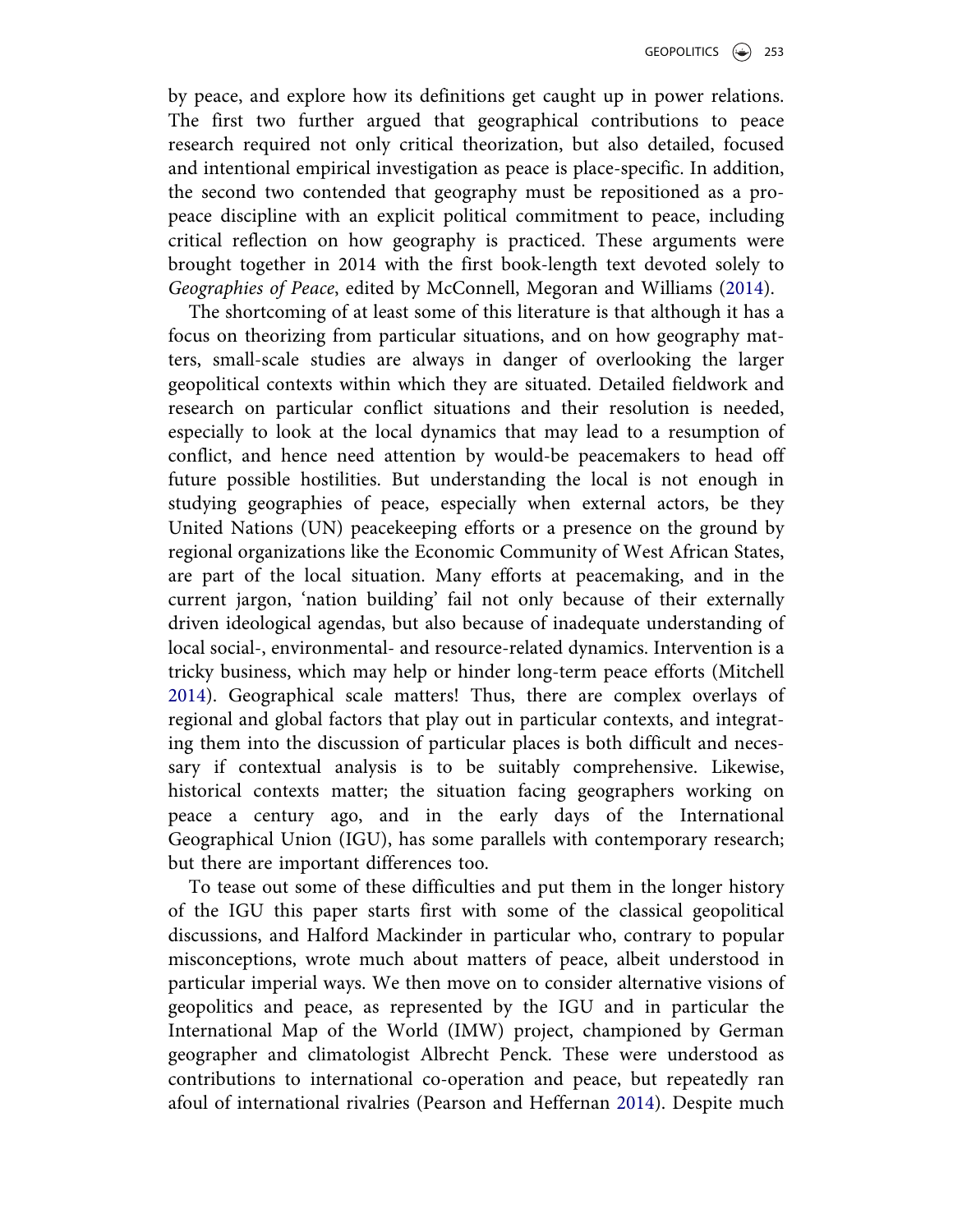#### 254  $\left(\rightarrow\right)$  N. MEGORAN AND S. DALBY

work on peacemaking and its meaning, norms of the post-Cold War liberal peace have increasingly been contested by paradigms of authoritarian conflict management (ACM), which pose difficult questions about whose politics matters where and how contemporary peacemaking might be different from Mackinderian and earlier 'Realist' formulations. But we do not accept the pessimistic surrender of geopolitical reflection on peacemaking to those who would see it primarily in negative terms.

While geographical factors, and climate in particular concerned Penck a century ago, now as anthropogenic climate change accelerates, the discussion of Anthropocene politics poses questions of how people cope with increasingly unpredictable weather, water supplies and access to agricultural land. As this lecture was presented in La Paz in 2017, it is appropriate to invoke the case of Bolivia as an illustrative case to show that although climate is a factor in human affairs, contrary to the fears of many security planners in the US in particular, resource shortages and environmental difficulties are not necessarily the cause of political violence, even in such extreme cases as major water shortages in such places as La Paz. Key to all this now is how decisions are made about the future configuration of crucial ecological factors in the Earth System, and who decides.

# Realism, Idealism and Anarchism

Although the exuberance of a sustained geographical interest in peace that is both theoretical and empirical is recent, it would be a major error to assume that the interest of political geography in peace is new. It is a thread which has always been woven through the garment of the discipline, even if only thinly. This is particularly striking at the dawn of the modern discipline as an organized body and practice of scientific knowledge, appearing as a discipline in Europe when social movements actively sought peaceful futures for the continent (Cooper 1991). In the late nineteenth and first half of the twentieth centuries 'peace' was an important theme in the three main theoretical approaches to geopolitics: realism, liberalism and, although often erased from these histories, anarchism. In this section, we draw on Richmond's landmark Peace in International Relations as a model of how to identify broad theoretical traditions within International Relations (IR), such as realism, liberalism, Marxism, post-structuralism and feminism, and identify how peace works differently within each of them (Richmond 2008). Richmond argues that each tradition conceptualizes the causes of violence differently and therefore has different meanings of 'peace' and how it can be achieved. Thus, for example, realism posits a chaotic world of competing states with the best that can be hoped for peace being the temporary cessation of armed hostilities. 'Peace' therefore is limited temporally and geographically, requiring a strong military hegemon. In contrast, Marxism sees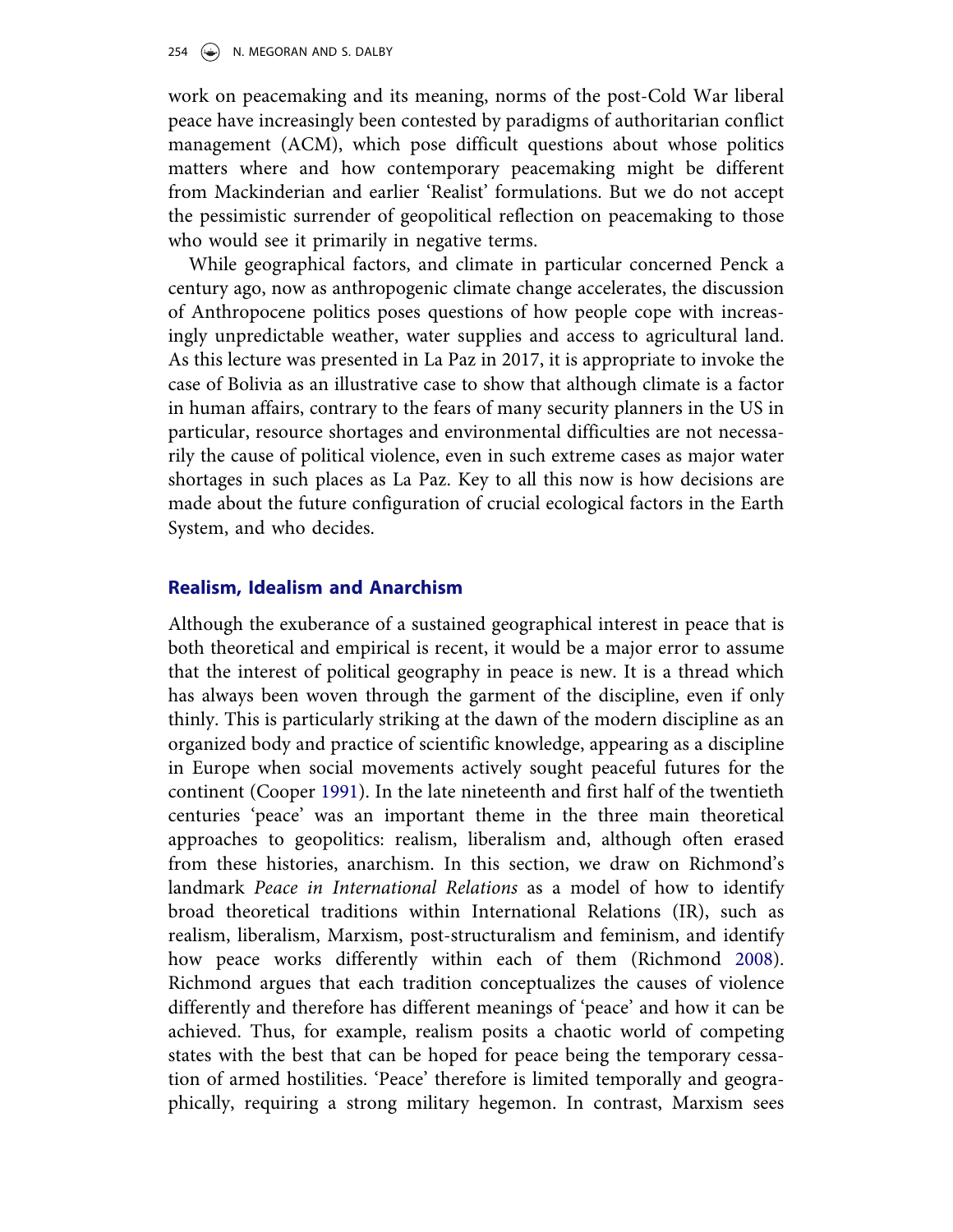peace as achievable given social justice and equality between states and actors, after massive and probably revolutionary upheaval in the international system and class and economic hierarchies. Richmond encourages us to look at what 'peace' means in different theoretical traditions. This has been attempted with the geopolitical tradition elsewhere (Megoran 2013), but here we use it to sketch out some different meanings of peace in geography at the time the IGU was founded.

Jones et al. (2015, 5) term the period roughly between 1875 and 1945 as 'the era of ascendency', when political geographers had significant influence in governments – or at least access to those holding the levers of power. The competition of imperial powers for control of territories to both yield raw resources and act as exclusive, captive markets for industrial exports posed obvious threats to peace, culminating as they did in the two World Wars (Agnew and Corbridge 1995). How to avert these impending disasters – how to ensure 'peace' – was perhaps the key geopolitical question of this period for peace activists and pacifists of the time.

Anarchist geographers provided arguably the most searching critiques of the violence of the imperial state system, and the most radical alternative proposals for peace. Drawing on a range of human and non-human social structures and practices, Kropotkin argued that violence was produced by the exercise of hierarchical (especially state) power, and that it was on grass-roots alternatives to the imperial state system that the foundations of a genuine peace could be laid (Kropotkin 1972). In his striking 1885 intervention on 'what geography ought to be', Kropotkin wrote:

In our time of wars, of national self-conceit, of national jealousies and hatreds ably nourished by people who pursue their own egotistic, personal or class interests, geography must be – in so far as the school may do anything to counterbalance hostile influences – a means of dissipating these prejudices and of creating other feelings more worthy of humanity. (Kropotkin 1885, 956)

However, as Kearns argues, even a prominent anarchist geographer such as Reclus supported forms of European settler colonialism as progressive (Kearns 2009). Kearns may be right that 'anarchist studies in geography remain a hope rather than a reality', but anarchism (in its various flavours) arguably provides the boldest and most radical visions of peace in geography today (Kearns 2017a; Megoran 2014; Springer 2016).<sup>1</sup>

The second major geographical approach to the problem of peace at this time was realism, represented most clearly in geography by Halford Mackinder. It might be surprising to consider Mackinder as an advocate of 'peace'. A substantial body of critical geographical scholarship has demonstrated the prevalence of violence in his geographical thought, writing and practice. We fully accept the conclusions of this work: it is indisputable that Mackinder was an unapologetic apologist for empire. But Mackinder –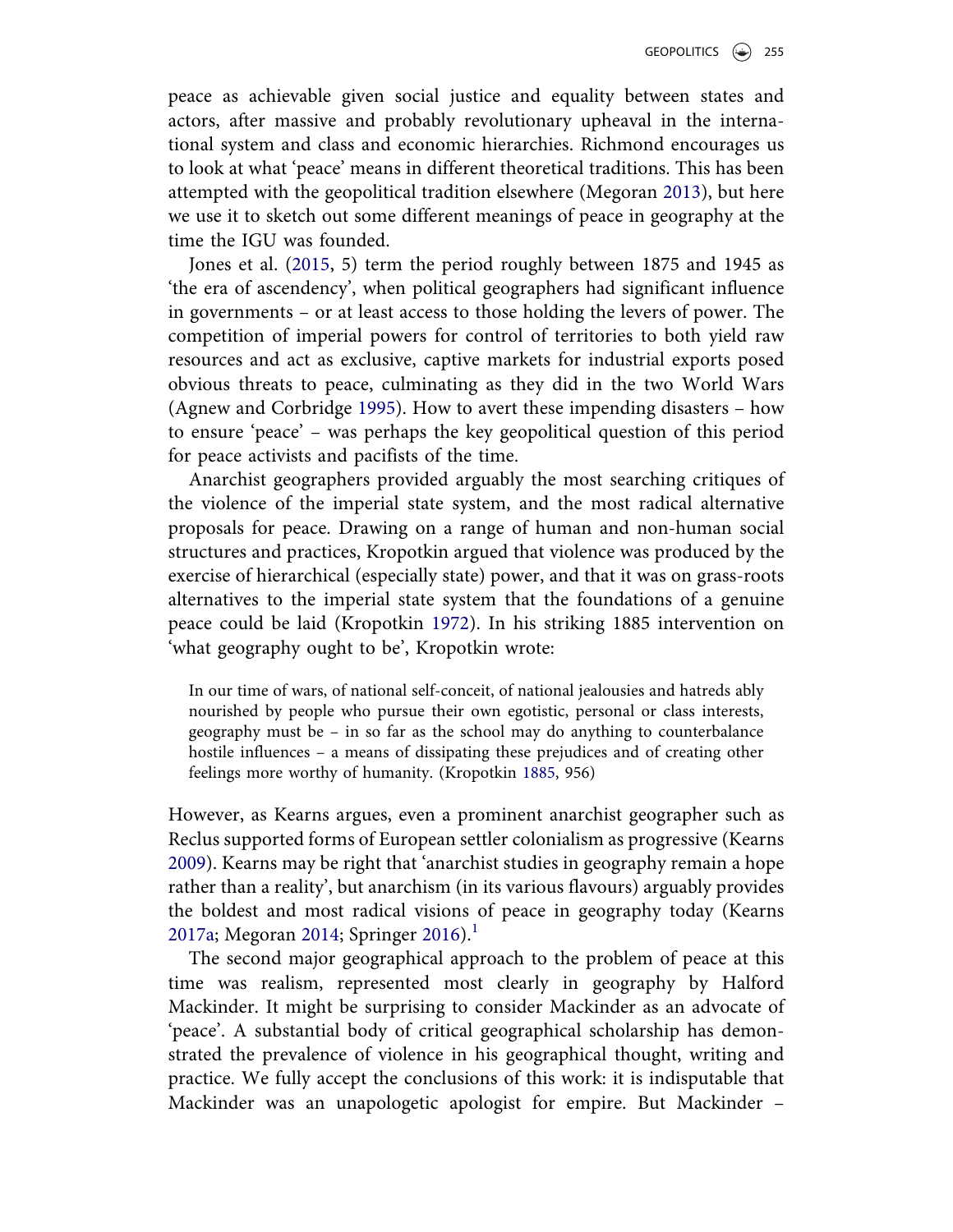#### 256  $\left(\bigcirc\right)$  N. MEGORAN AND S. DALBY

perhaps ironically an early advocate for 'critical' approaches to geography<sup>2</sup> – spoke repeatedly about peace (Megoran 2013). This was a peace that could best be secured by naked military violence, or what he euphemistically called 'Power' with a capitalized 'P'. He argued, 'We must regard the exercise of Power in foreign affairs as a normal and peaceful function of the national life' (Mackinder 1906). He listed various incidents where he claimed the mere threat of British naval power had secured 'peace' without a shot being fired (Mackinder 1905). He wrote specially of India in this regard, believing that a blessing of the British Empire to India was its gift of '[i]nternal and external peace' (Mackinder 1907, 33–4). Indeed, like 'Power', he capitalized 'Peace' in discussing what he described as 'the British Peace in India' (Mackinder 1914, 232). For Mackinder, peace was a resource that Britain could win through the vigilant maintenance of a balance of military powers (Mackinder 1943), or lose if the democratic 'idealists' blindly 'refused [to] reckon with the realities' of geography (Monthly Record 1944, 132). Peace for Mackinder was thus the maintenance of the status quo that protected the position of the British Empire against potential rivals. There was no consideration of justice, unity, brotherhood and sisterhood – the best that could be expected was temporary truces between alliances of untrusting states in an unruly world system. This is a vision of peace: but it is a grim one. It yields only meagre resources for the building of hopeful human futures, justifies the violence of imperialism and postpones indefinitely the just redistribution of power and resources.

Although realism in geography had powerful advocates, it was not 'the only game in town'. Liberalism – the belief that military conflict could be overcome through the creation of international architectures of co-operation founded on rational science, trade, shared interests and the advance of civilization – was powerfully represented in geography. And the IGU can be seen as epitomizing this. Formed in 1922, its purpose is 'to promote Geography through initiating and coordinating geographical research and teaching in all countries of the world'.

The IGU itself can be regarded as the continuation of the International Geographical Congresses – the first of which was held in Antwerp 1871. In an address to the Royal Geographical Society in 1928, Charles Close surveyed the history of the congresses and the IGU to date. Following Ritter, Ratzel and other German geographers, he defined geography as 'that department of knowledge which studies the varied features of the Earth's surface as the environment of mankind' (Close 1928, 106; see also Pearson and Heffernan 2014). He insisted that the multinational approach to scholarship embodied by the IGU and congresses was crucial because 'science is essentially international' (Close 1928, 100).

The IGU's key legacy from this period was undoubtedly the grand project to create an IMW at the scale of 1:1m. The IMW was humanity's first attempt at mapping the entire land surface of the earth at a uniform scale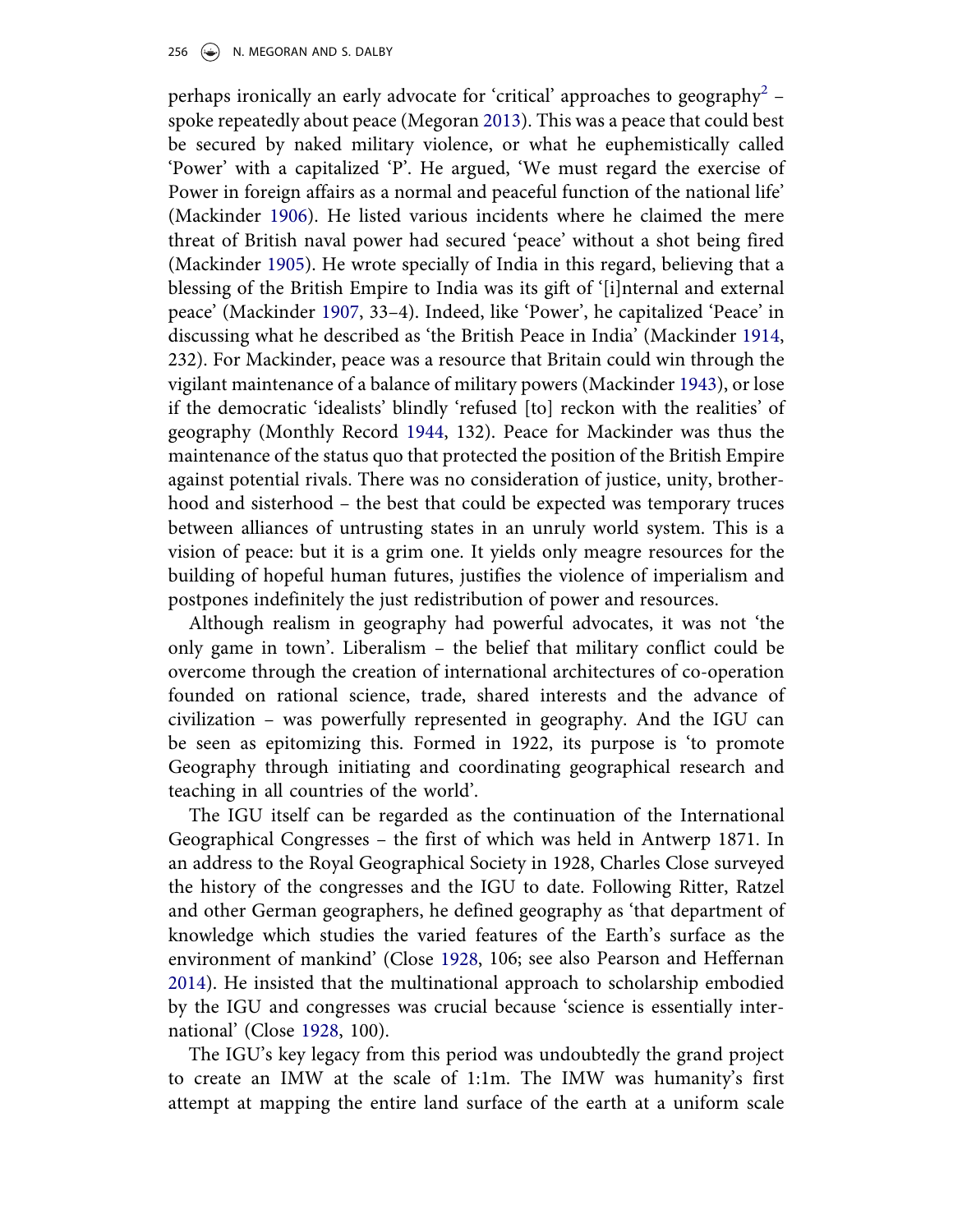and in detail. It was originally proposed by Professor Albrecht Penck, the German geographer whose particular interests lay in oceanography and climatology, at the first Geographical Congress in 1871. Penck wanted the collaborative production of a map of world to the same standards and cartographic conventions as the basis for scientific research. The IMW was, as Nekola argues, also 'envisioned by some geographers and cartographers as a component of the peace' (Nekola 2013, 27). Indeed, Penck himself wrote of the value of the IMW's internationalist perspective in producing 'maps which shall show a country not merely as a piece of land limited by political boundaries, but as a region in the frame of its natural surroundings' (Penck 1893, 254). Although the IGU never formally owned the IMW, it was championed at its congresses.

But we should exercise caution in an attempt to position the IGU and IWM as enlightened, liberal projects counterposed to a reactionary realist geopolitics. For example, the formation of the IGU was first mooted in London, 1918, by geographers from the allied powers, excluding those from the Central Powers (H. 1922). They remained excluded as late as the 1925 Cairo Geographical Congress. In the second half of the twentieth century, support for the IMW project struggled with Cold War tensions, even though responsibility was being taken by the UN (Close 1928, 114; Pearson and Heffernan 2014). In 1928 the IGU was held in Cambridge, and Mackinder served as one of the sectional heads. In an address on the IGU in advance of the meeting, Charles Close, President of the Royal Geographical Society, declared that 'geography and the military art go hand in hand' (Close 1928, 97). Earlier, at a previous International Geographical Congress in London in 1895, John Scott Keltie and his allies in the Royal Geographical Society advanced the 'crusade' for the development of geography in Britain along the lines sketched out by Mackinder (Wise 1986, 376). This was not merely nasty realists hitching a ride on the back of duped liberals. Penck himself justified the IMW project not only in scientific but also in utilitarian, state-centric terms. '[C]ommercial interests, missionary undertakings, and colonial enterprise create a demand for maps of foreign countries . . . especially for nations having considerable colonial possessions.' He added:

A uniform map of the world would be at the same time a uniform map of the British Empire, showing not only the actual territory under British authority, but also the sphere of British commercial activity, and would serve the varied purposes of administration, navigation, and commerce. (Penck 1893, 254)

Pearson and Heffernan may be correct to claim that this passage was merely Penck's 'attempt to persuade his British colleagues' to take part in the project by nodding to 'traditional geopolitical concerns and ambitions' (Pearson and Heffernan 2014, 59). Sales pitch or not, it justifies and normalizes exactly the type of imperialism that produced the World Wars.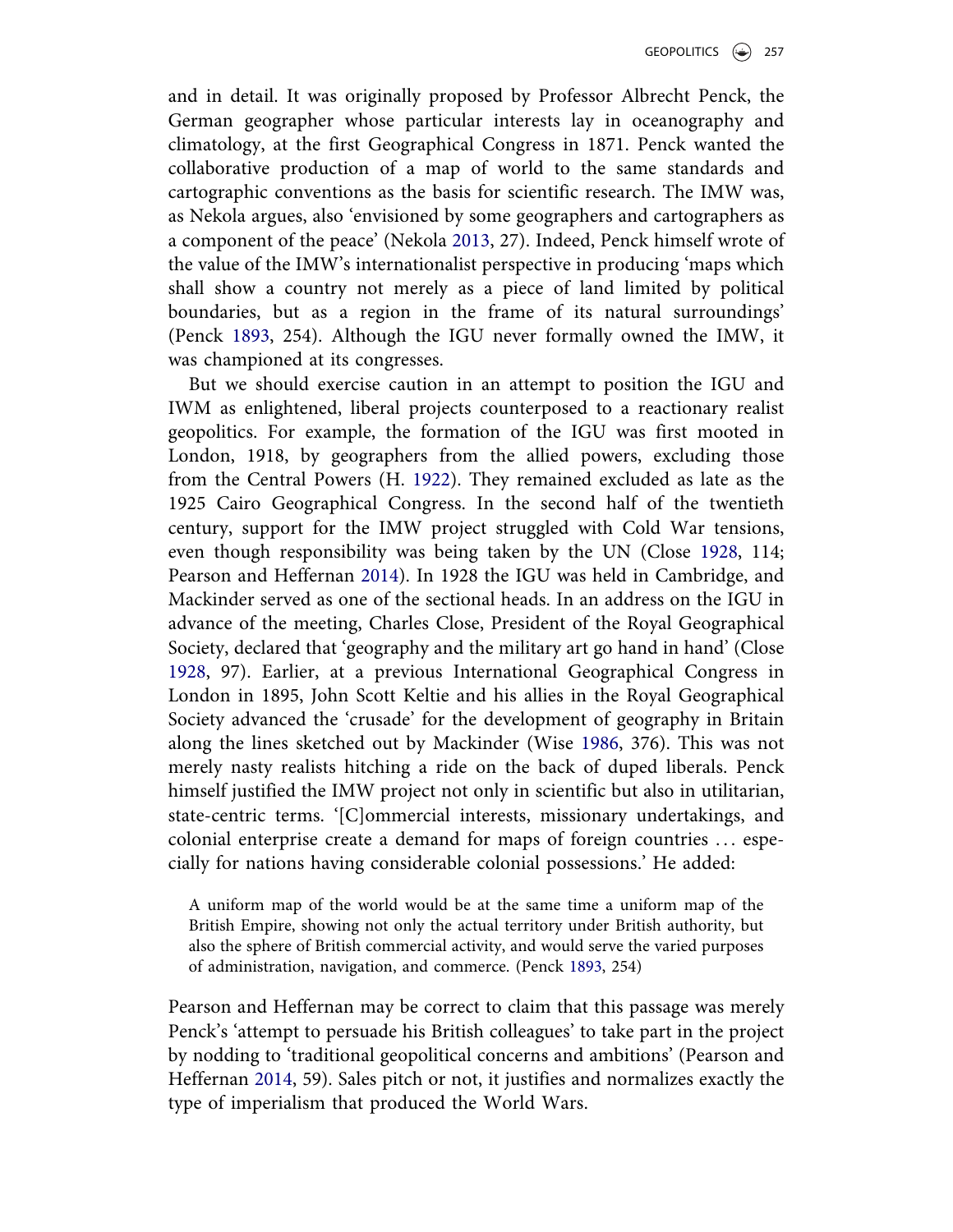#### 258  $\left(\rightarrow\right)$  N. MEGORAN AND S. DALBY

The intertwining of colonial and imperial themes in the IGU and IMW should alert us to the truth that the distinction between 'realism' and 'idealism', so beloved by the trench warfare of scholars in twentieth-century International Relations thinking, may be as much a contrivance of text book writers as a clear dichotomy between thinkers or schools of thought (Ashworth 2014). The simple argument that relative power among states is all that counts, supposedly the classical realist position, is often contrasted with idealist views that argue that international institutions to perpetuate peaceful arrangements are what is needed. All of which has become more complicated in the last few decades as the structural realist arguments of Kenneth Waltz have confused matters by narrowly focusing on state-to-state interactions at the expense of more expansive understandings of the operation of power in political matters, many of which spill over territorial boundaries (Waltz 1979). Geographers have been wisely reluctant to write their disciplinary histories in such terms.

In many ways, the 'idealist' position when linking international institutions with supposedly homogenous political communities within territorial states may be more dangerous precisely because of its insistence that this is how the world ought to be organized, where in fact geographies are rarely anything like as simple as this template suggests. Insofar as idealism leads to ambitious attempts to impose this order on complicated geographic arrangements it is a source of violence rather than a solution to it. The violence of ethnic cleansing and xenophobic nationalism, the causes of much strife in the contemporary world, occur in part because of this view of national selfdetermination as the appropriate organizational principle for human affairs, one that so frequently runs counter to the geographical context within which conflict plays out (Jones 2016). While anti-colonial struggles historically invoked the principle of national self-determination as an anti-imperial struggle for very good reasons, as historical attempts in Europe to match peoples with territories demonstrate repeatedly the messy material geographies of human affairs rarely coincide with these neatly imagined geographies of separate spaces for autonomous peoples. The same problem persists with attempts to impose geographical solutions on the ground in contemporary international peacemaking interventions, which in many cases end up with 'ethnic cleansing', a truly appalling neologism of modernity, segregating peoples rather than resolving the underlying causes of conflict.

Further problems with the assumptions that realism and classical geopolitics can be easily linked as a guide to contemporary politics include the basic point that Friedrich Ratzel and others argued that, in what was portrayed as a conflictual situation of rivalry, states either grew or they died. This organicist formulation is obviously belied by the historical experience of the second half of the twentieth century when the approximately 60 states that were extant in 1945, when the UN organization was formed in the latter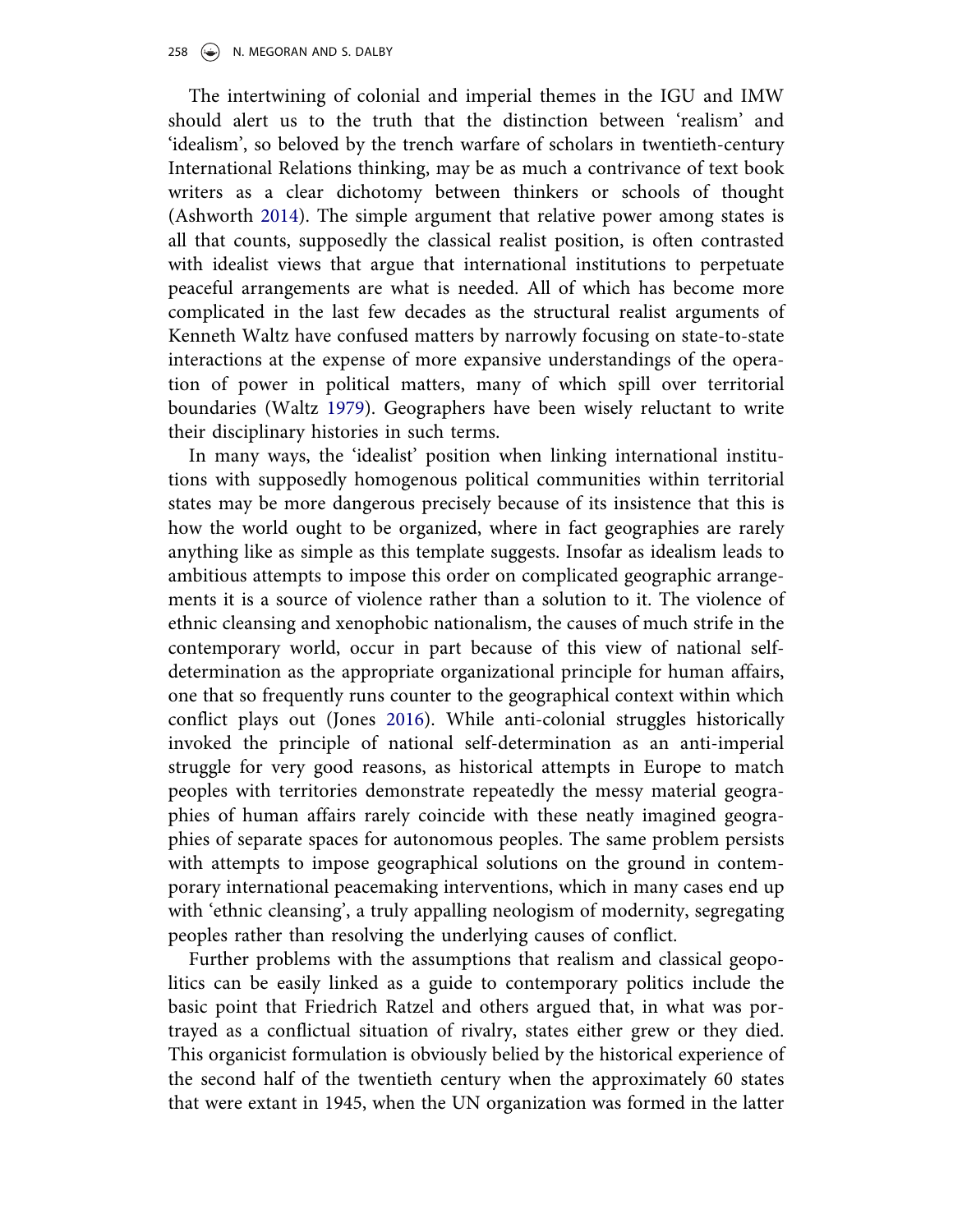stages of World War II, had increased to nearly 200 by the end of the twentieth century. The growing number of states in the international system as the European empires lost their colonies clearly suggests that more is involved in the arrangements of international politics than nineteenth century formulations encompassed. The Montevideo Convention in 1933 on state duties, while initially a matter for the Americas, effectively became the blueprint for the sovereign system of states that emerged as formal empires were superseded in the UN system.

The territorial fixity norm has become an entrenched part of the UN system, and one that has solved at least most of the problems of warfare by making territorial aggrandizement anathema (Zacher 2001). The international tensions since the Russian annexation of Crimea in 2014 and its involvement in the violence in the Eastern Ukraine exemplify the operation of this norm, and in the process, offer little prospect of an early resolution to these political difficulties. Likewise, many of the biggest problems facing humanity, including climate change and other global environmental issues, are not amenable to territorial solutions (Harris 2013). Hence the irony that governance arrangements designed to solve twentieth-century problems by a set of universally recognized principles are often ill-equipped to deal with twenty-first-century problems (Dalby 2013).

# Geographies of Peace and Peacemaking/Peacebuilding

The preceding discussion demonstrates the intellectual importance of critically evaluating what is meant by 'peace' in the geographical tradition. Although the IR approach of delineating broad traditions and asking how each conceptualizes peace can be a productive place to start, as the example of the IGU shows this breaks down in practice. Clearly, therefore, a geography of peace must pay careful attention to geographies of peace: how peace is conceptualized, by who and for whom, in specific places and contexts. These arguments have been taken up widely in a plethora of publications, with 'geographies of peace' now established in reference volumes such as Oxford Bibliographies (Koopman 2017a) and The International Encyclopaedia of Geography (Koopman 2017b).

Nonetheless, the general direction of geographies of peace has been subject to a cogent critique by Bjӧrkdahl and Kappler, writing from the political science/ peace studies tradition. They welcome the increased attention that geographers are giving to peace but question whether spatiality has been taken seriously enough in this literature (Bjӧrkdahl and Kappler 2017). They fault it for failing to think about peacemaking and the specifics of space and place. In particular, they propose that it is productive to think about agency in peacemaking, which they argue is situated in what they posit as the tension between place and space. This they see as twofold, space-making and place-making. The former is the capacity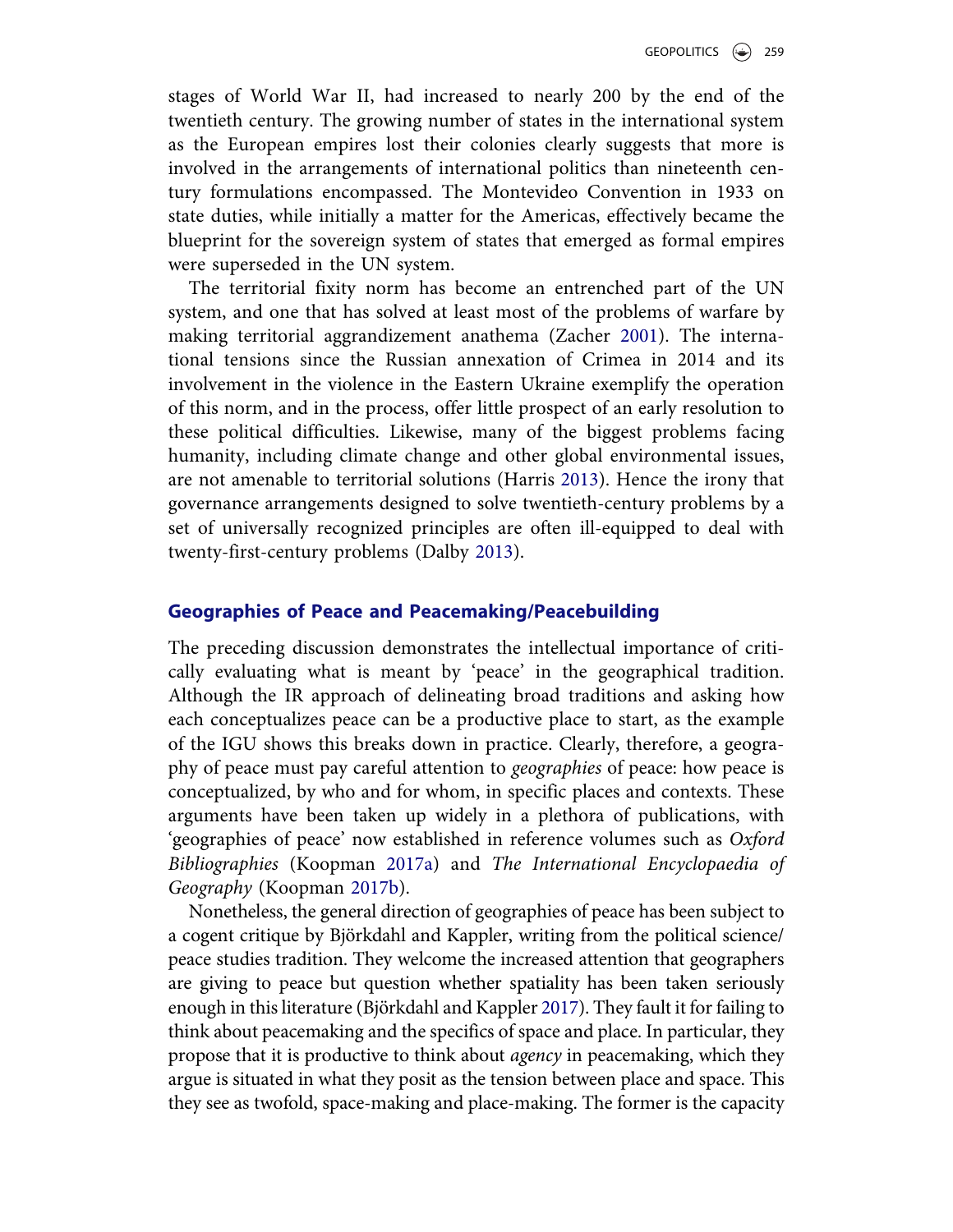#### 260  $\left(\bigoplus\right)$  N. MEGORAN AND S. DALBY

to transform place into space through the (re-)creation of its meanings and possibilities on the one hand, and the latter being the capacity to transform space into place, by rendering ideas into material reality, on the other hand.

Their argument is made in relation to a number of examples – Kosovo, Bosnia-Hercegovina, Northern Ireland and South Africa. The Cyprus example is used to open Björkdahl and Kappler's book. A decade on from intercommunal violence that led to the 1964 establishment of a UN peacekeeping mission, a fascist coup in Cyprus in 1974 (backed by the junta that had seized power in Greece) precipitated the Turkish military intervention that led to the current division of the island between competing Greek and Turkish Cypriot polities. Symbolic of these dramatic events of 1974, the remains of a Hawker Trident airplane sit on the tarmac of the abandoned Nicosia airfield to this day (see Figure 1). Its final flight was as Cyprus Airways Flight 317 from London to Nicosia via Rome, the last scheduled service to land in Nicosia's international airport on 20 July 1974. Caught in the conflict, it never took off again. The plane, and this space, can be seen as a metonym of the Cyprus war: archetypal both as a political geographical dispute with two groups producing conflicting historiographies to claim the same territory (Bryant and Papadakis 2012), but also as the archetypal 'frozen conflict', where, despite massive militarization, there have only been 10 deaths since 1974, and no one has been killed since 1996 (International Crisis Group 2014, 11). Both the whole island, and the capital Nicosia, are divided by a UN-controlled buffer zone whose effects Papadakis poignantly evokes by naming it 'the dead zone' (Papadakis 2005).



Figure 1. Newcastle University geography students by the Hawker Trident airplane, Cyprus Airways Flight 317, UN buffer zone, Nicosia airport. Photograph: Nick Megoran, used with the permission of United Nations Peacekeeping Force in Cyprus.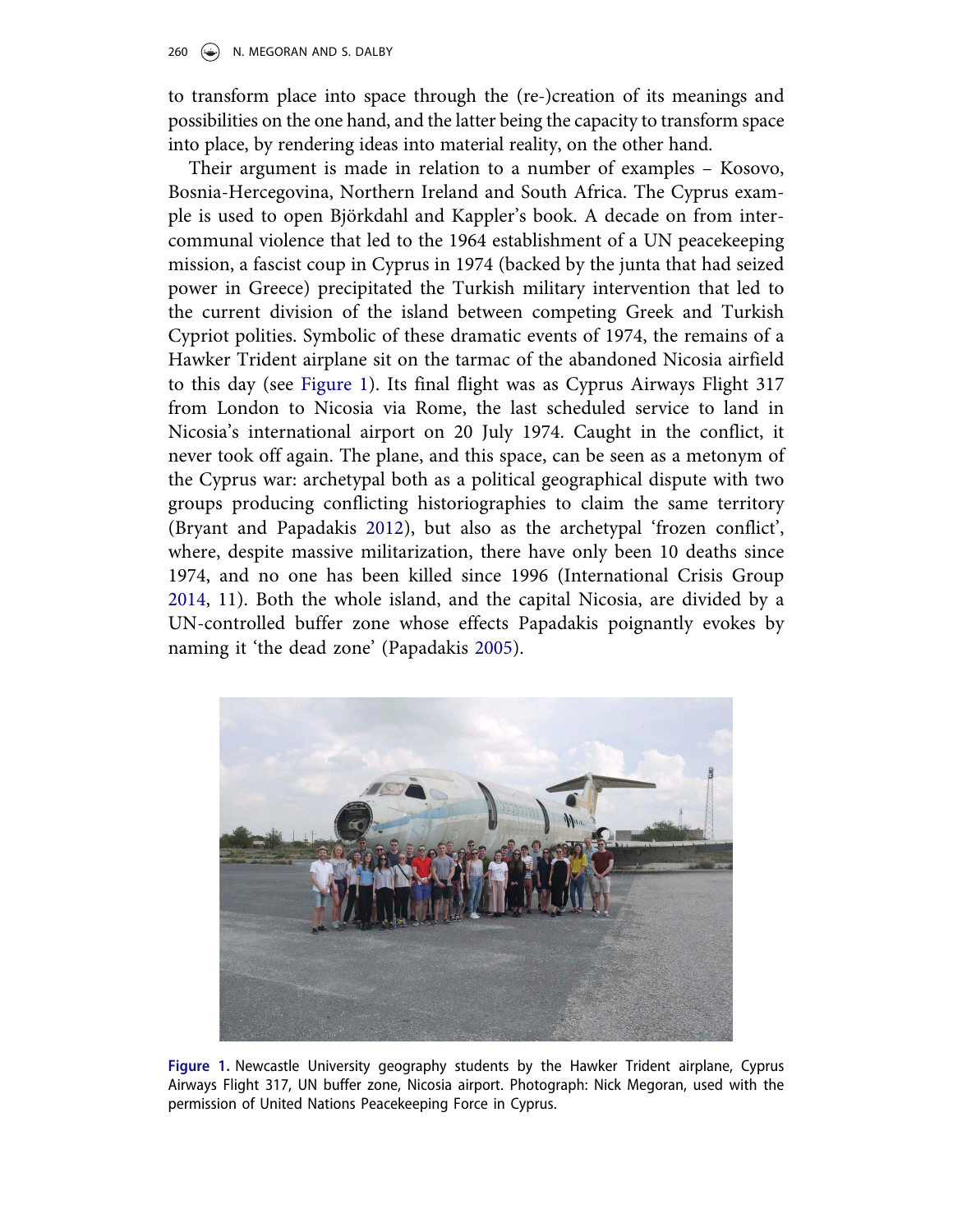Although it is hard to be optimistic after numerous failed peace talks over the decades, Bjӧrkdahl and Kappler pick out particular examples to illustrate the 'spatial transformations' they identify as crucial to peacebuilding. For 'place making' they consider the 'Nicosia master plan walk' (Bjӧrkdahl and Kappler 2017, 43–44). This map of Nicosia, shown in Figure 2, is almost the only single map of Nicosia's old city that can be found in the city. This is surprising as the hendecagonal medieval walled city was self-evidently an organic whole, separate from the sprawling new urban neighbourhoods that have grown out from around it. Yet Greek authorities in the 'Republic of Cyprus' regard the northern part as under enemy Turkish occupation, so omit it from their maps; and, similarly, the 'Turkish Republic of Northern Cyprus' regards the southern polity as illegitimately claiming to represent both communities on the whole island, and so do not include it in their tourist maps of the city. Yet co-operation there must be, not least because both sides of the city share a sewage system predating the modern division. Building on what might be termed this alliance of conveniences, and following the opening of the crossings over the buffer zone in 2003, the mayors of both sides of the city created a 'master plan walking tour', criss-crossing the buffer zone at various points. With walking tours led by groups committed to inter-communal peaceful interaction, and intended also to lead to urban regeneration of the decrepit 'dead zone', Bjӧrkdahl and Kappler view the idea of reconnecting the two parts of the old city through the spatial practice of walking as placemaking: turning abstract spaces of separation into specific places of meeting and peace.



Figure 2. The Nicosia master plan walk. Photograph: Nick Megoran.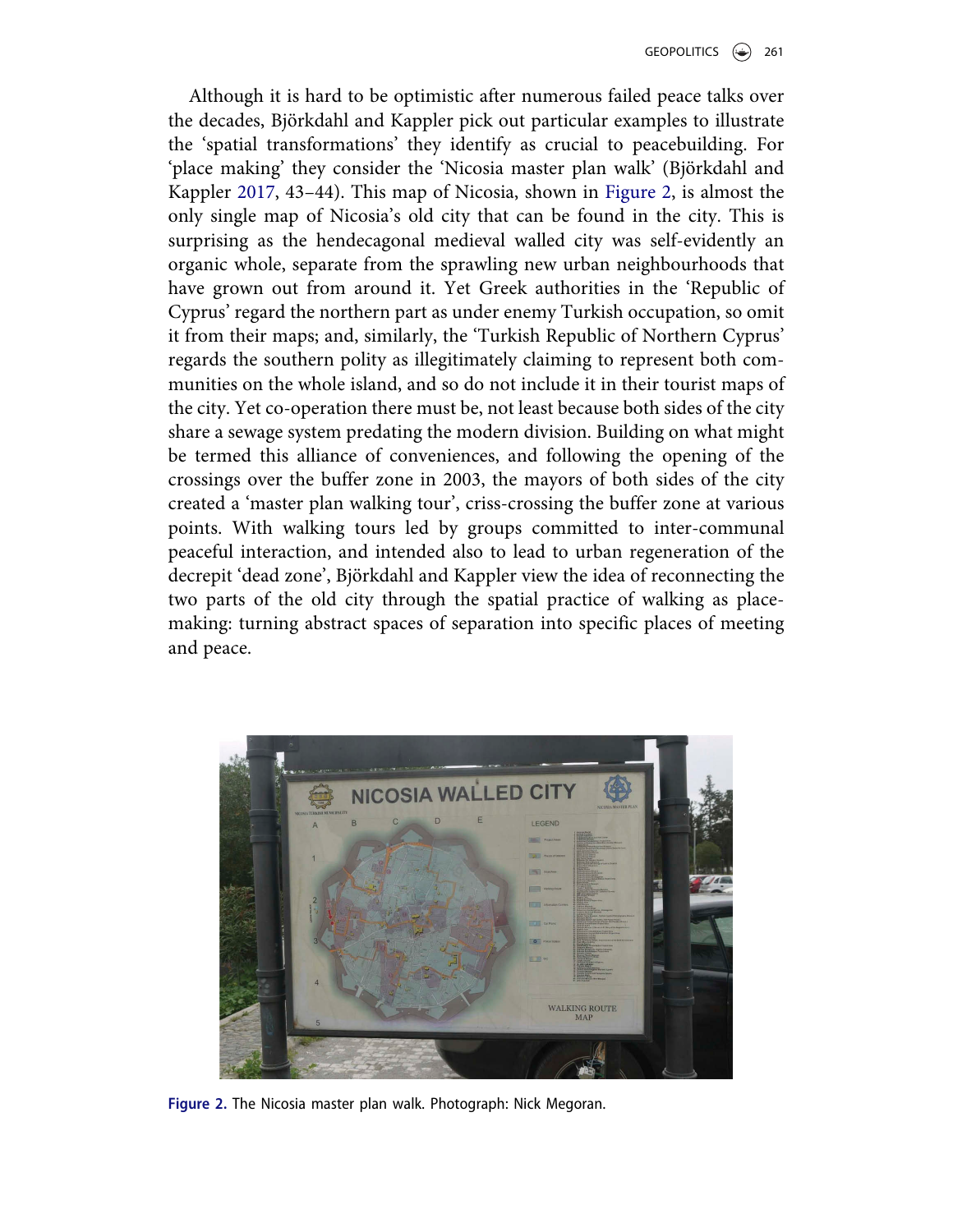Figure 3. 'The buffer zone is the first place to be united in Cyprus'. Photograph: Nick Megoran.

As a counterpart, Bjӧrkdahl and Kappler use the global 2011 'occupy' movement as an example agency in peacebuilding through space-making. The buffer zone has, in recent years, become the site of regular youth protests against the division of Cyprus. Typically, groups of young people from both sides will, at pre-arranged times, meet in the buffer zone on one of the legal crossing points, break out along it, stage a protest under the watchful eyes of UN troops, and then disperse. Figure 3 depicts graffiti in the buffer zone, typical of such protests. In their Cyprus chapter, Bjӧrkdahl and Kappler discuss the most significant such incursion – the 2011 'occupy' protest that camped in the buffer zone. They wanted to reclaim this 'dead' space for the people of Cyprus and were objecting to the division of the island and the continued presence of UN peacekeepers. Although eventually evicted by the UN, Bjӧrkdahl and Kappler interpret their actions as showing that the meaning of the buffer zone must not be monopolized by powerful actors but could be redefined with wider symbolic relevance for Cyprus as a whole (Bjӧrkdahl and Kappler 2017, 47–48).

We appreciate Bjӧrkdahl and Kappler's challenge to think through systematically the relationships between space, place and agency. But their work – like that of much in the recent geographies of peace – cannot be read as an exhaustive account of peacemaking in contexts like Cyprus or elsewhere. What it cannot be a substitute for, and what it arguably underplays, is geopolitics, and the role of external actors. In Cyprus, three powers - Britain, Greece and Turkey have been formally recognized as 'guarantors'. The politics of (de)-colonization, nationalism, fascism and authoritarianism in these states – not to mention the role of the US in more recent decades – have been, and remain, crucial in understanding the divisions in Cyprus and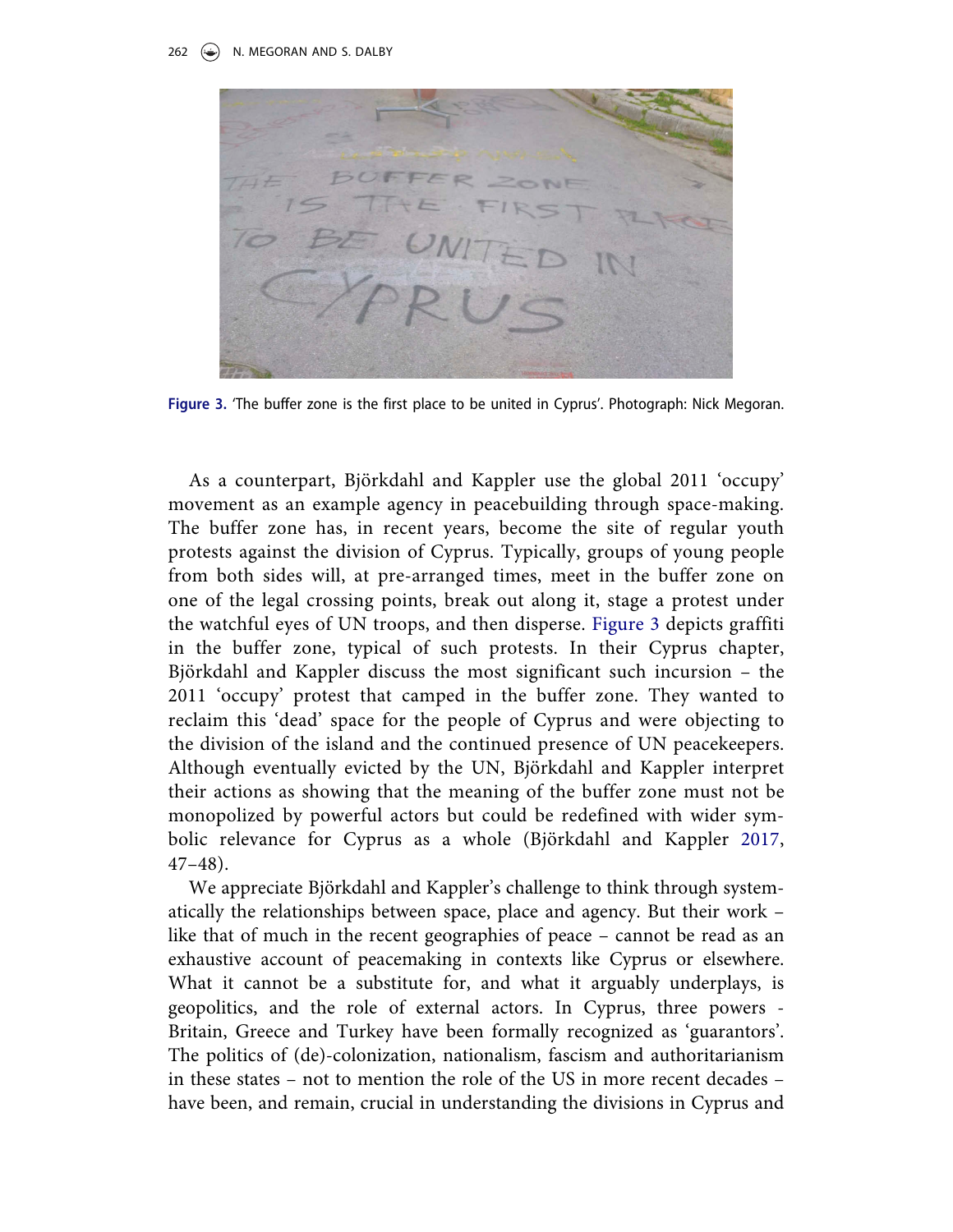the obstacles to peace (Hitchens 1997). More recently, as a relatively new geopolitical actor, the EU both framed the possibilities for reunification in referenda of 2004, yet totally squandered the opportunity by allowing the Greek Cypriot polity to join the EU without making accession conditional on negotiated reunification, thus removing a major incentive to real progress (Michális 2007; Richmond 2002).

Crucial to many imposed peace agreements, or at least imposed ceasefire agreements, is the imposition of these by external powers. In terms of security thinking the larger context of overlays by regional and global powers are part of the process of stopping overt conflict and imposing order. Security is usually a matter of complex interlinkages among actors at a variety of scales, and how local arrangements are supported and enforced, or not, requires thinking about these larger geopolitics too. In turn, these patterns have longer histories; conflicts happen in landscapes made over repeatedly by prior human activities. Not least this requires paying attention to the crucial importance of the history of European colonialism remaking much of the world as both a source of raw materials for the metropoles and as markets for industrial products too. The global patterns of trade wherein imperial practices constructed markets for metropolitan industries and shaped the landscapes of the colonies to facilitate plantation agriculture and mining activities in particular came in conjunction with the reworking of rural agricultural economies which, when harvests failed, frequently led to disastrous famines (Davis 2001). Much of development subsequently has built on these practices, reworking rural landscapes by extending commercial agriculture, most recently in practices that are called land grabbing. Globalization has accentuated these processes and fears about climate change disruptions to food supplies have further extended them in many places. So too have practices ostensibly about climate adaptation where rural transformation is explicitly facilitated by central state practices of expulsion and exclusion (Sovacool and Linner 2016).

Thus geographies of peace must attend to geopolitics: not instead of the fine-grained, local, thick descriptions of peace in specific places, but as well as this. This includes understanding and interrogating the multi-layered, nested geographies of geopolitical actors including states, regional blocs, global inter- and non-governmental organizations, Transnational Corporations (TNCs), the architectures of international finances, offshore territories and what Sassen calls 'assemblages' of these (Sassen 2006). As Gerry Kearns observes, it remains a striking omission from the literature that there are few book-length geopolitical studies of bodies such as the European Union or even the UN (Kearns 2017b). But, following the insights of critical geopolitics, this must also involve what Megoran has called the study of 'pacific geopolitics' (or, to avoid confusion with a certain large body of water, this might perhaps better be termed 'irenic geopolitics', from the Greek word for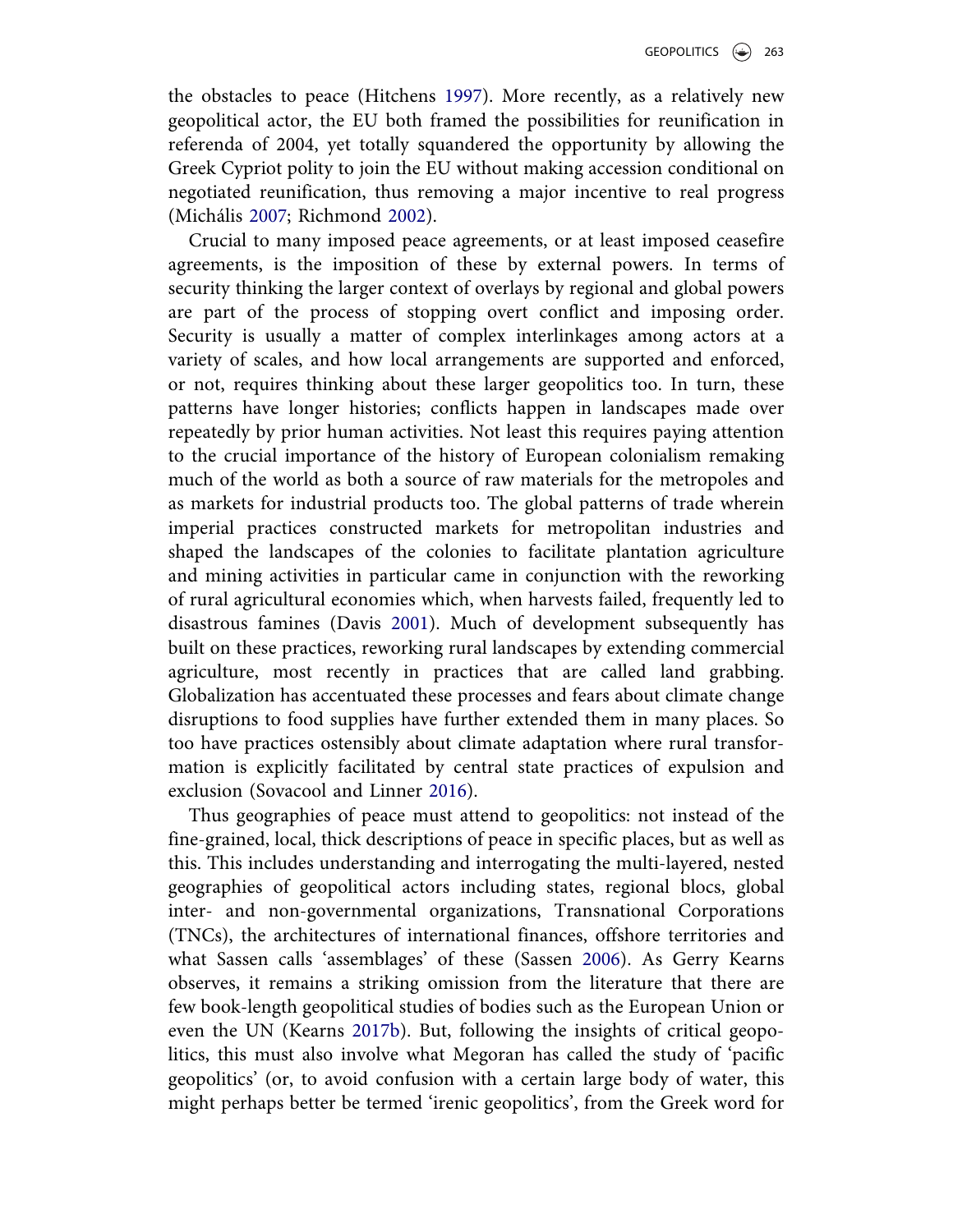#### 264  $\leftrightarrow$  N. MEGORAN AND S. DALBY

'peace'). This is defined as 'the study of how ways of thinking geographically about world politics can promote peaceful and mutually enriching human coexistence' (Megoran 2010, 185). A classic example is provided by Dalby's study of late Cold War work on the geopolitics of superpower standoff. He demonstrates that forms of strategic thinking and planning in the US regarding the perceived threat of the USSR ratcheted up conflict and made what was a genuinely dangerous age, overshadowed by the existential threat to humanity posed by global thermonuclear war, even more dangerous (Dalby 1990/2016). But it also illuminates how European Nuclear Disarmament, a political movement seeking a nuclear weapons-free continent, sought to build a community of practice that mobilized different geopolitical visions to work for the removal of the threat of NATO–Warsaw Pact nuclear war from Europe, and create a new political space of East–West dialogue (Dalby 1991). In the case of New Zealand, peace activists in the 1980s, and eventually the government there, rearticulated national identity as a peaceful South Pacific state and removed the state from its nuclear alliance with the US as a gesture towards a world beyond blocs (Dalby 1993).

The key insight of critical geopolitics is that thinking about the world as divided into mutually exclusive, inherently hostile and necessarily dangerous places is actually productive of violent political realities rather than simply reflective of them. The logical counterpart to this, then, is an irenic geopolitics that insists similarly (but more hopefully) that changing the way we imagine global space can enable the production of societies marked by greater cooperation, sharing and – yes – love, what Martin Luther King called 'the beloved community', 'the worldwide neighbourhood' or 'the great world house' (Baldwin and Dekar 2013; Inwood 2009). An irenic geopolitics shifts emphasis from the deconstructions of fractious visions of global space (negative peace), to an explication of how we can live together more peacefully (positive peace). If it can add what Wallensteen terms 'quality peace' which removes the conditions likely to lead to resumed conflict in the future after a cessation of hostilities, then such an understanding of geopolitics is to be welcomed. But much of the recent discussion of peacemaking and peacebuilding doesn't necessarily deliver this desired state of affairs.

# Authoritarian Conflict Management: The Post-Liberal Peace

On the biggest scale since the demise of the Cold War, global politics has been marked by international efforts to impose a liberal peace, one that equates the extension of economic globalization and its international trading scheme with the spreading of a liberal order antithetical to warfare. The assumption in much North American IR thinking in particular is that, following Immanuel Kant's formulations of perpetual peace and the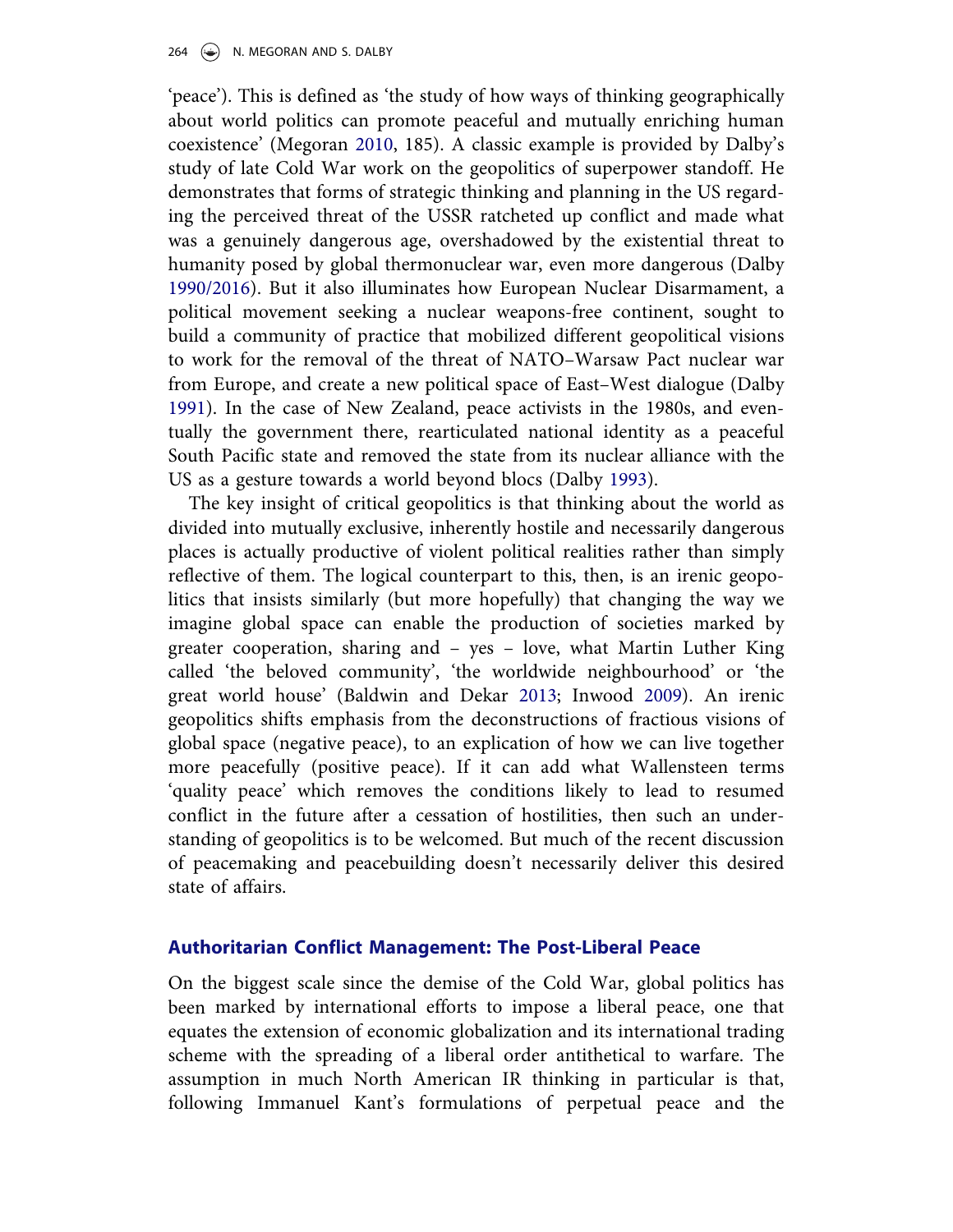argument that republican states are unlikely to make war, democracies don't fight and hence remaking states along democratic lines is the best method of ensuring peace. In the Clinton administrations in the 1990s American foreign policy was explicitly about extending the remit of democracy to simultaneously expand the processes of globalization and in the process supposedly reduce the prevalence of warfare. Human rights, democracy and integration into the world trading system was supposed to bring peace and prosperity, an argument supported by studies that suggested that open societies in general fared much better in terms of security outcomes than those that opted relative isolation (Solingen 1998).

Updated in various iterations of the Bush doctrine the following decade, the arguments for military intervention in Afghanistan and Iraq in particular invoked the need for regime change as a prerequisite for peaceful democratic rule and improved regional stability in the aftermath (Dalby 2007). But these were enforced political innovations, regimes designed to fit US views of what was good for societies, and very different from the ideological preoccupations that drove the administrators Washington sent to Baghdad and Kabul (Chandrasekaran 2006). The expansion of NATO was frequently understood in broadly analogous terms, and extension of a peaceful mode of civilization where participation in common defence arrangements implicitly pacified states by linking them together in the alliance system (Williams 2007). In this particular case the logic of this argument overlooked the fact that this region looks very different from Moscow, and the fateful decision in the NATO summit in 2008 to work towards extending membership of NATO to Ukraine and Georgia led to Russian responses in the Crimea and elsewhere subsequently, actions that have renewed geopolitical rivalries (Toal 2017). From a historical perspective, NATO expansion in the Caucasus and East Europe looked like Britain's anti-Bolshevik interventions in the 1919 Russian civil war that Halford Mackinder urged his government in Britain to support (Blouet 1976; Kearns 2013).

The reprise of Russia's role in former Soviet borderlands should not be seen through the post-Cold War lens of US strategic planners looking for a new enemy to replace the lost Soviet threat (Campbell 1998). Rather, it should be read both politically and theoretically as the retreat of the post-Cold War, 1990s paradigm of peacebuilding under liberal intervention, which itself was the high point of what has been known in IR literature as 'the liberal peace'.

Oliver Richmond locates liberal peace in the post-World War II vision of an institutional peace (via the United Nations Organisation) to provide international governance and guarantees, constitutional peace to ensure democracy and free-trade, and civil peace to ensure freedom and rights within society. It was thus, argues Richmond, a victor's peace (Richmond 2008, 7). This liberal peace, he suggests, can be seen as the hybridization of liberalism and realism: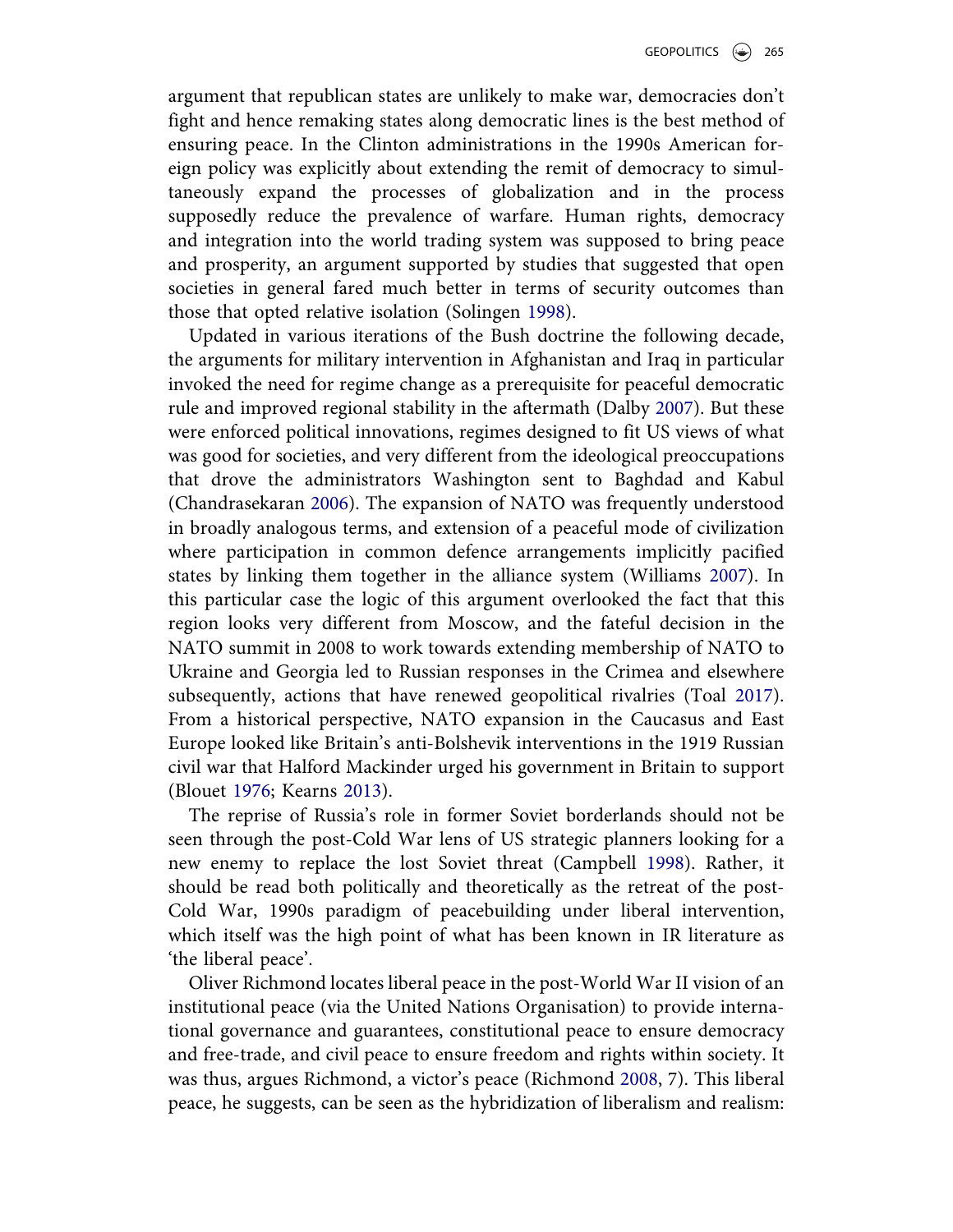#### 266  $\left(\bigcirc\right)$  N. MEGORAN AND S. DALBY

the use of force, controlled by states, to underpin a democratic and liberal political, social and economic order, with structural social questions mainly dealt with in terms of 'democratization' rather than through the promotion of social justice (Richmond 2008, 13–14). Peace is thus peace-as-governance, universal and obtainable if correct methods are applied by a plethora of actors working on an agreed peacebuilding consensus (Richmond 2005, 183).

This model of liberal peacebuilding developed a sprawling institutional reality, embodied in the interaction of governments, international organizations, think tanks, scholars, and international and local NGOs, with its own hegemonic discourses, narratives and organizational structures – a world memorably labelled 'Peaceland' by Séverine Autesserre (2014). This alternative reality was harshly critiqued by those able to demonstrate the essentially 'virtual' nature of the peace it produced (Heathershaw 2009). As an alternative, a significant area of discussion has been 'hybrid peace', using postcolonialism to argue for a fusion of local and international practice and understandings (Richmond 2009). However, arguing from a feminist perspective, Patricia Daley suggests that this attempt to rescue Western models of theorizing peace fails to get to grips with realities of peace in non-Western contexts (Daley 2014, 72). Similarly, David Lewis et al contend that the concept itself lacks analytical clarity, often used as shorthand for almost any situation of political contestation between diverse social or ideological forces. Most significantly, they suggest, the concept of hybridity has tended to crowd out discussion of the most obvious lacuna in discussions of 'liberal' and 'post-liberal peace': situations in which cessation of armed violence is achieved in ways that are neither 'liberal' nor 'hybrid', but unashamedly authoritarian. These non-liberal forms of peacemaking have hardly been theorized or explored in detail yet (Lewis, Heathershaw and Megoran, 2018).

To address this lacuna, Lewis et al define ACM as the prevention, deescalation or termination of organized armed rebellion or other mass social violence such as inter-communal riots through methods that eschew genuine negotiations among parties to the conflict, reject international mediation and constraints on the use of force, and rely instead on instruments of state coercion and hierarchical structures of power. The concept of ACM refers to a distinct set of norms and practices employed by political elites across three social levels – discourse, space and the economy – with the aim of establishing 'sustained hegemonic control' over a part of society perceived to be unstable or engaged in conflict. Rather than positing authoritarian actors as merely resisting a liberal peace, ACM explores their claims in their own terms. Writing of Central Asia, Owen et al argue, 'It is authoritarian governance, not the liberal peace, which is hegemonic' (Owen et al. 2018, 2).

The above examples of ACM have been developed largely in post-Soviet Central Asia. But the startling failure of the liberal peacebuilding project further afield – in Somalia, Iraq, Libya and elsewhere, and its complete rejection in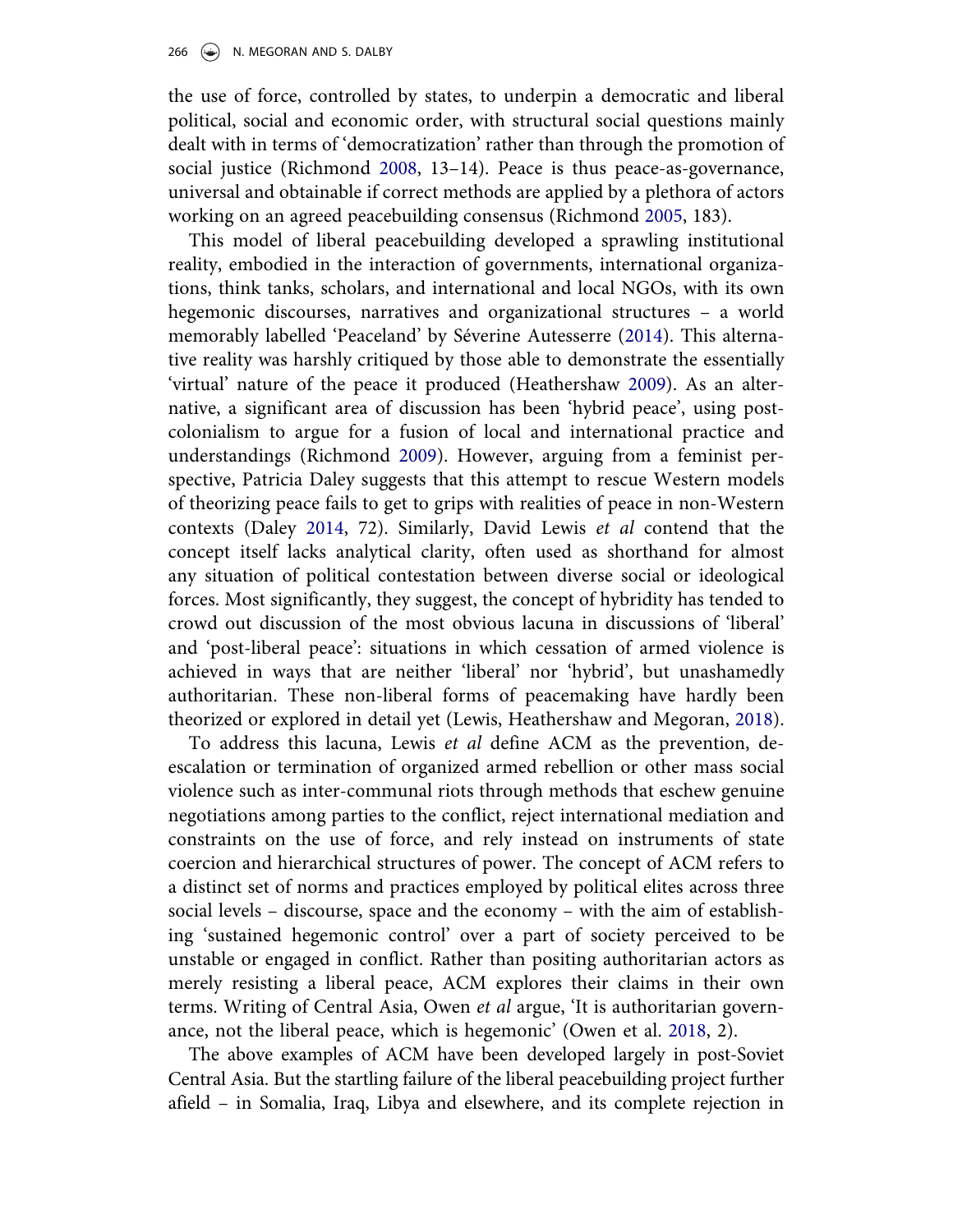contexts like Sri Lanka (Lewis 2010) – is not merely hard-line regimes responding with violence to challenges to central authority. Rather, it is a rejection of 'the liberal peace' as an ambitious aspirant to hegemonic norms of socializing practice in the emerging, global, post-Cold War order. Nor should this be seen, in an Orientalist vision, of ACM referring to unenlightened practices in disordered, peripheral spaces – what Thomas Barnett maps as 'the gap' in 'the Pentagon's New Map' (Barnett 2004). In 2016 the election of Donald Trump to the White House and the UK's decision to leave the European Union can both be seen as a more mainstream pushing back against the liberal order that produced the liberal peace. Indeed, in the aftermath of the Brexit vote, UK Prime Minister Theresa May's government reached out for post-EU allies and trade deals not only to Trump, but also to Erdogan's authoritarian regime in Turkey. There is no teleological process of the triumph of liberal values, no Fukuyama-style 'end of history' with post-Cold War liberal democratic capitalism (Fukuyama 1989). Illiberal alternatives to the liberal peace are likely to become more important, not less so.

If ACM represents 'negative peace', does that mean the end of progressive, positive, critical theories of peace? No: we argue that these could be located in a geographical vision which steps beyond the state-centric focus of realist or liberal geopolitics and engages the emerging discussion of human life in the next stages of the Anthropocene.

# Irenic Geopolitics in the Anthropocene: Lessons from Bolivia?

When Albrecht Penck was not advocating for the IMW project a century ago, he was investigating matters of global climate. He suggested that ice ages were in part a matter of the long-term changing of the obliquity of the earth's orbit and the resultant total heat supply of the earth (Penck 1914). While his observations made sense at the time he was writing, the scale of human activities over the last century in particular renders future climate variability a matter of human action. In what is widely understood as the Anthropocene, human actions are now key to the current and future fluctuations in the earth's climate. Where Penck was investigating the variations in snow lines at various altitudes and the consequences for this in terms of the changing size of glaciers, now human actions are causing melting and the retreat of glaciers in most parts of the world. The practical implications of this have numerous human consequences. In the Andes for example, the lack of a suitable practice space for the Bolivian national ski team following the final melting of the Mount Chacaltaya glacier in 2009 is notable, as are the crises of water shortage in La Paz where glaciers no longer feed the city water system reliably (BBC 2016).

Beyond the high-profile news stories of disappearing ski resorts and urban water shortages, Bolivia is an interesting place to think about the future, both in terms of the changing assumptions of states and nations and the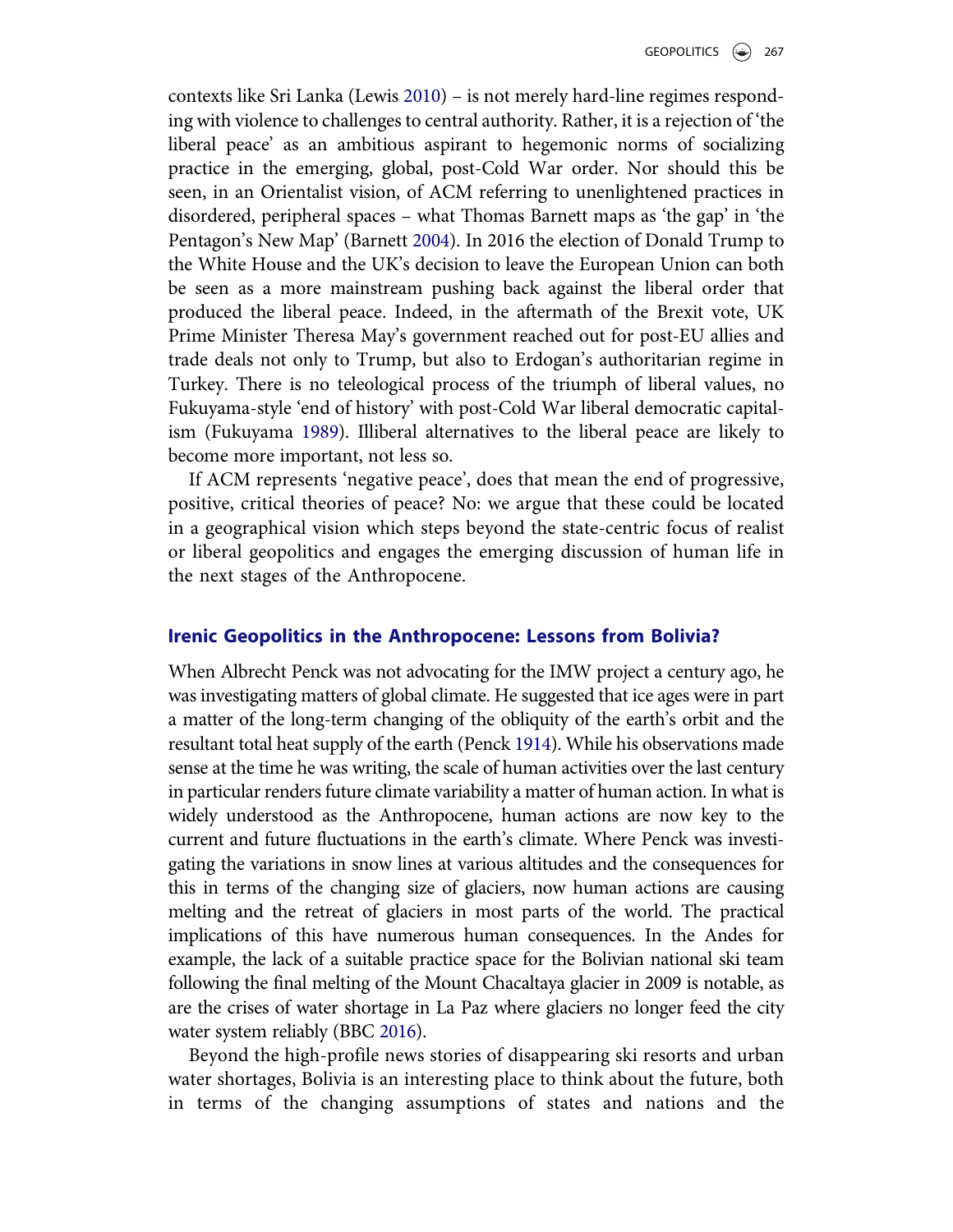adaptations forced on the polity both by international political economy and the changing environmental conditions presaged by obvious manifestation of the Anthropocene in the changing rainfall and snowfall patterns and the disappearance of glaciers in the Andes. While Canadians, among others, might demur, Bolivia makes claim to be the first pluri-national state in which multiple nations can exist in the same space. With an indigenous president elected in 2005, and a 2009 constitution that extends rights to nature, it has been the source of alternative world meetings on climate change challenging the formal processes of the United Nations Convention on Climate Change.

Latin American formulations of Vivir Bien, of living well, a broadly encompassing understanding of well-being, contrast to narrowly focused economic priorities in commercial arrangements and the logic of economic growth conventionally defined, have been widely cited. Nonetheless the resource extraction sector of the Bolivian economy continues to fund state expenditures (Gonzalez 2016). The contradictions here have been palpable, and resource nationalism as a source of revenue sits uneasily with environmentalist inclinations in many parts of the state. Explicit attempts to decolonize state practices have run up against state actions to enforce the extraction of resources and use these as a revenue source in ways that end up disciplining civil society (Ranta 2017). But in many ways these contradictions are a manifestation of the larger contradictions that confront humanity in the Anthropocene. Understanding the dramatically changed circumstances brought about by the rapid expansion of carboniferous capitalism requires a new set of geographical premises very different from those that Mackinder and Penck could take for granted as the backdrop of their analyses (Angus 2016).

While the difficulties over extractivism in the face of attempts to support indigenous rights in Bolivia has been a long-standing issue, innovations in other aspects of the society are taking place. A high-technology solution to the transportation difficulties in La Paz, a city built in extraordinarily challenging topography, is being implemented. A European-designed and -built cable car system is being strung across the city providing public transport in an innovation well suited to serve the topography where buses, streetcars and subways are impractical (Figure 4). The contradictions in the Bolivian polity, where aspirations to follow the principles of recognizing indigenous rights and attributing rights to nature in a gesture to indigenous cultural priorities run directly into state strategies of revenue generation by mining and petroleum extraction, are palpable. Nonetheless while notions of Vivir Bien are often violated by the resource extraction sector, none of this has led to the state collapse, insurgencies and support of international terrorist movements that so worries security planners in Washington and to a lesser extent in Europe (Hardt 2018). Struggles over access to water, and resistance to the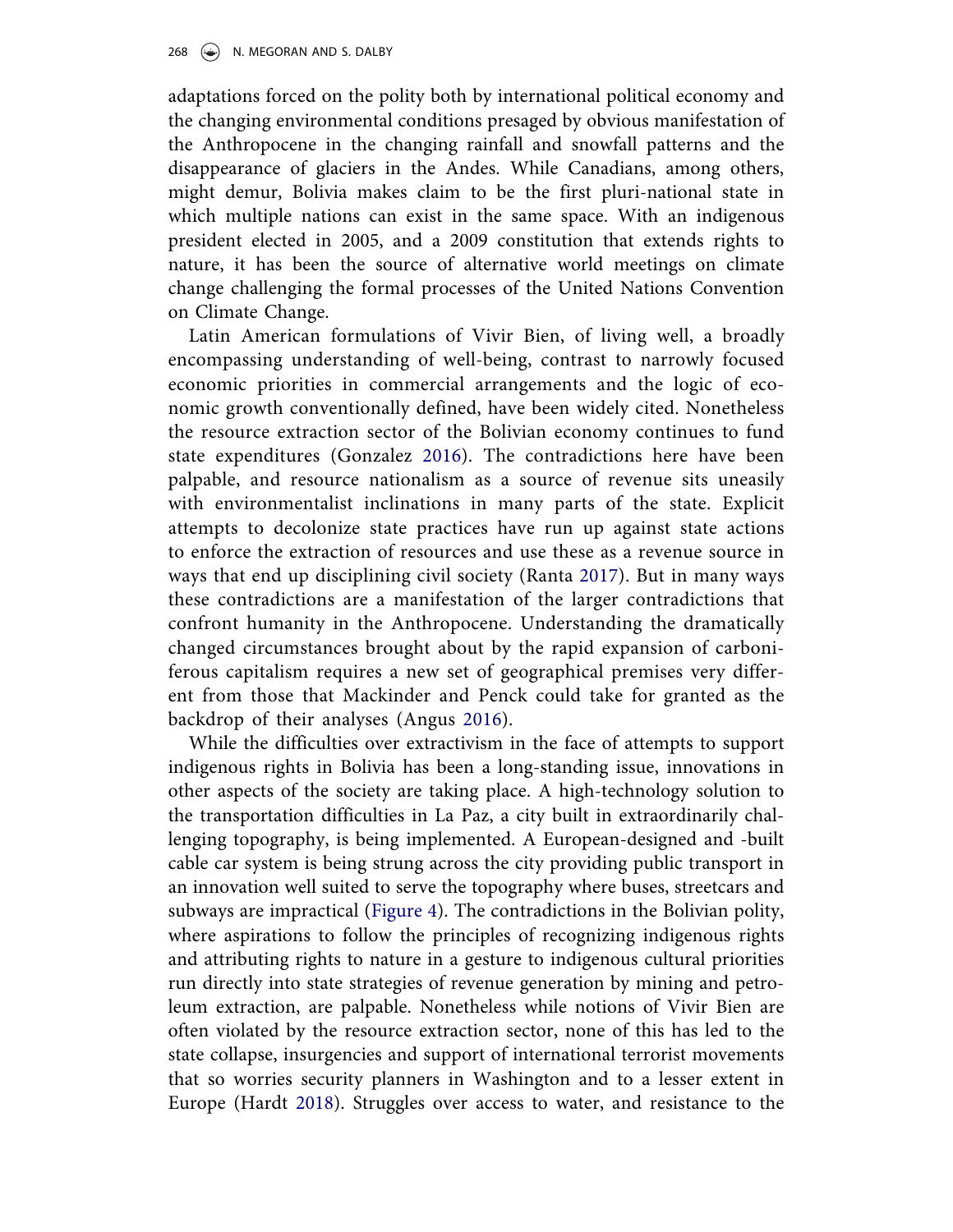

Figure 4. Cable car over La Paz, Bolivia. Photograph: Nick Megoran.

privatization of water supplies, in Cochabamba in particular, have suggested that matters of human rights and legal remedies to the worst corporate appropriations of resources may be the political struggles of the future (Baer 2015). This may be too optimistic in the long run, but the crucial point here is that it is a very different reading of potential adaptations to the Anthropocene than the fears of warfare that Northern security analysts, still it seems caught in classical geopolitical understandings of the dangers of rural peripheries to metropolitan control, often invoke as the backdrop for further militarization of global politics (CNA Military Advisory Board 2014).

The Anthropocene thus poses questions about peaceful transitions as societies already changing rapidly as a result of economic innovations face increasingly unpredictable weather patterns and more severe storms, droughts and precipitation. Earth system sciences make it clear that even if climate change in particular is tackled soon dramatic changes will be the context within which peaceful transformations will have to be shaped in coming decades (Dalby 2016). These are challenging traditional ways of planning infrastructure, and water supply systems in particular as the assumptions of stationarity, a condition where the past record allowed predictions of annual fluctuations within a fairly clearly specified range, no longer apply in many places. The melting of Andean glaciers is a case in point; water planners can no longer anticipate an annual melting season as part of their reservoir planning arrangements. La Paz effectively ran out of water late in 2016, and emergency measures to truck water into the city were necessary. Despite protests and minor altercations around water supply points, and the fact that the poorest part of the population suffered the worst difficulties, clearly such a fundamental disruption of key supplies did not cause major social conflict. Improvised adaptation came into play, and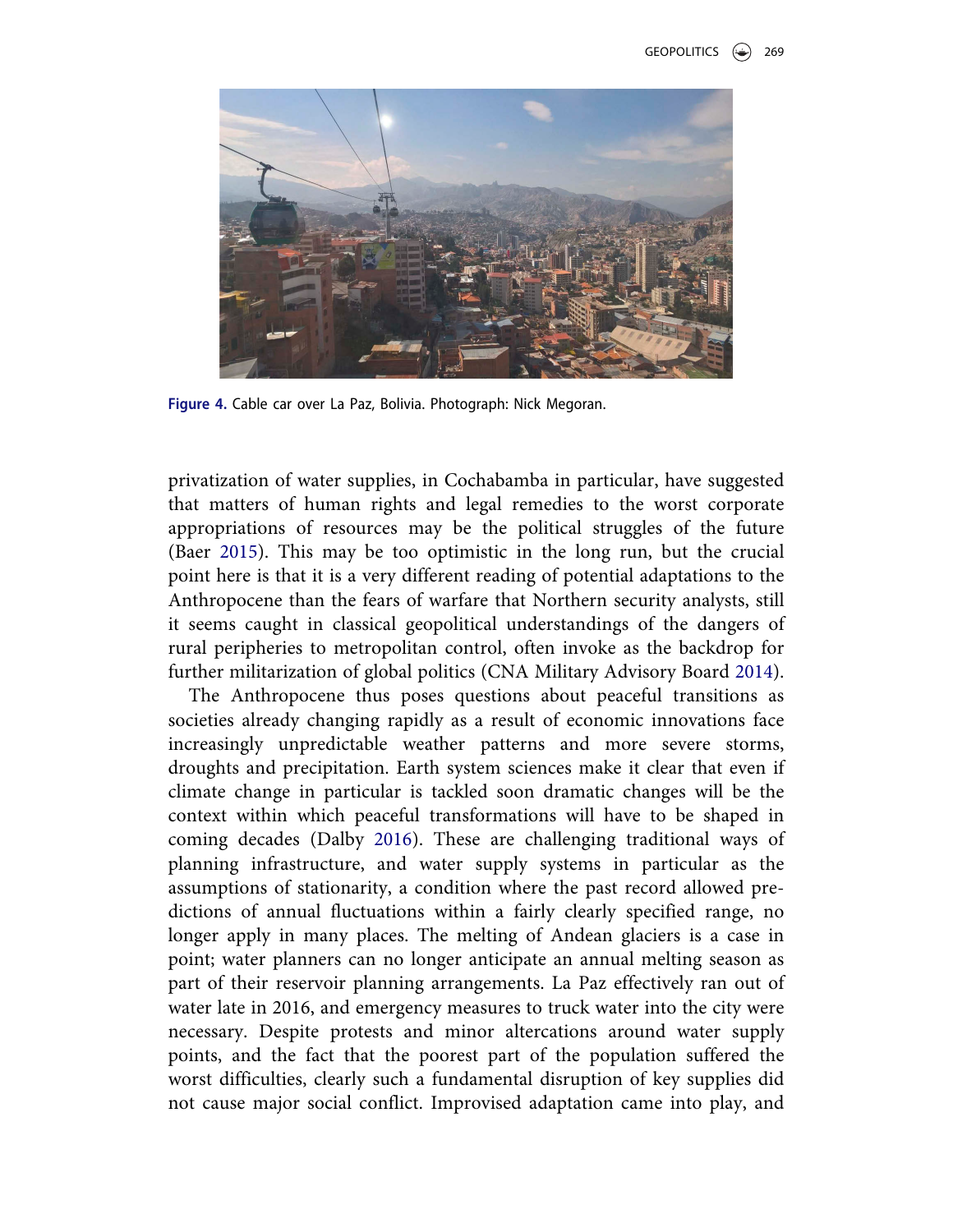however inadequate it may have been in places, contrary to many of the ominous warnings in Washington in particular, such resource shortages did not lead to serious violence much less insurgencies or attempts at regime change. The struggles over Vivir Bien, articulated in Bolivia as an alternative to capitalism and modernity, will continue.

The key questions such struggles pose are how societies will handle these contradictions. Will they double down on state controls of extraction, or will they rethink matters of distribution in the face of increasing environmental uncertainties? Will emphasis be put on prioritizing traditional economic patterns or instead on innovating to build flexibility into social systems to reduce the likelihood of conflict? Wallensteen's formulation of quality peace is important here because his efforts to think through not only the benefits of a positive peace in King and Galtung's terms but to do so in ways that actively seek to prevent conflict erupting are important if long-term ecologically manageable futures are taken seriously. This is a matter of thinking about peace as an integral part of social transformation rather than a matter of imposed order, a matter of, to use an old American military phrase, 'keeping a violent peace'. Once again geopolitical scales obscure practicalities on the ground; the Anthropocene makes us think of practical constructions at the small scale having global effects. Thus, although we critiqued them for downplaying geopolitics, Bjӧrkdahl and Kappler's insistence that we attend to agency in peacemaking through spatial transformation remains invaluable. This brings us back full circle from Mackinder and his realist peace to the importance of critical geopolitical perspectives on peace. For geographers, this must inevitably involve a cartographic vision, but one that finds ways to map the interconnections across state boundaries and highlights the interconnectedness of humanity. Therefore, for all the ways in which it was compromised politically, the IGU's championing of Penck's attempt to think beyond national boundaries in the IMW remains a welcome alternative to the pessimistic negative peace of classical geopolitical thought.

# Conclusion

In 1987 Gearóid Ó Tuathail wrote a commentary on John O'Loughlin and Herman van der Wusten's call for a new political geographical contribution to 'a stable peace' (van der Wusten and O'Loughlin 1986). Although welcoming their desire that geography take issues of war and peace more seriously, he critiqued what he termed their 'problem-solving theory' approach for failing to theorize what is meant by peace, for adopting a 'realpolitik' approach to international relations, and for taking the statist-driven world order as an uncontested given. He concluded by arguing that a political geography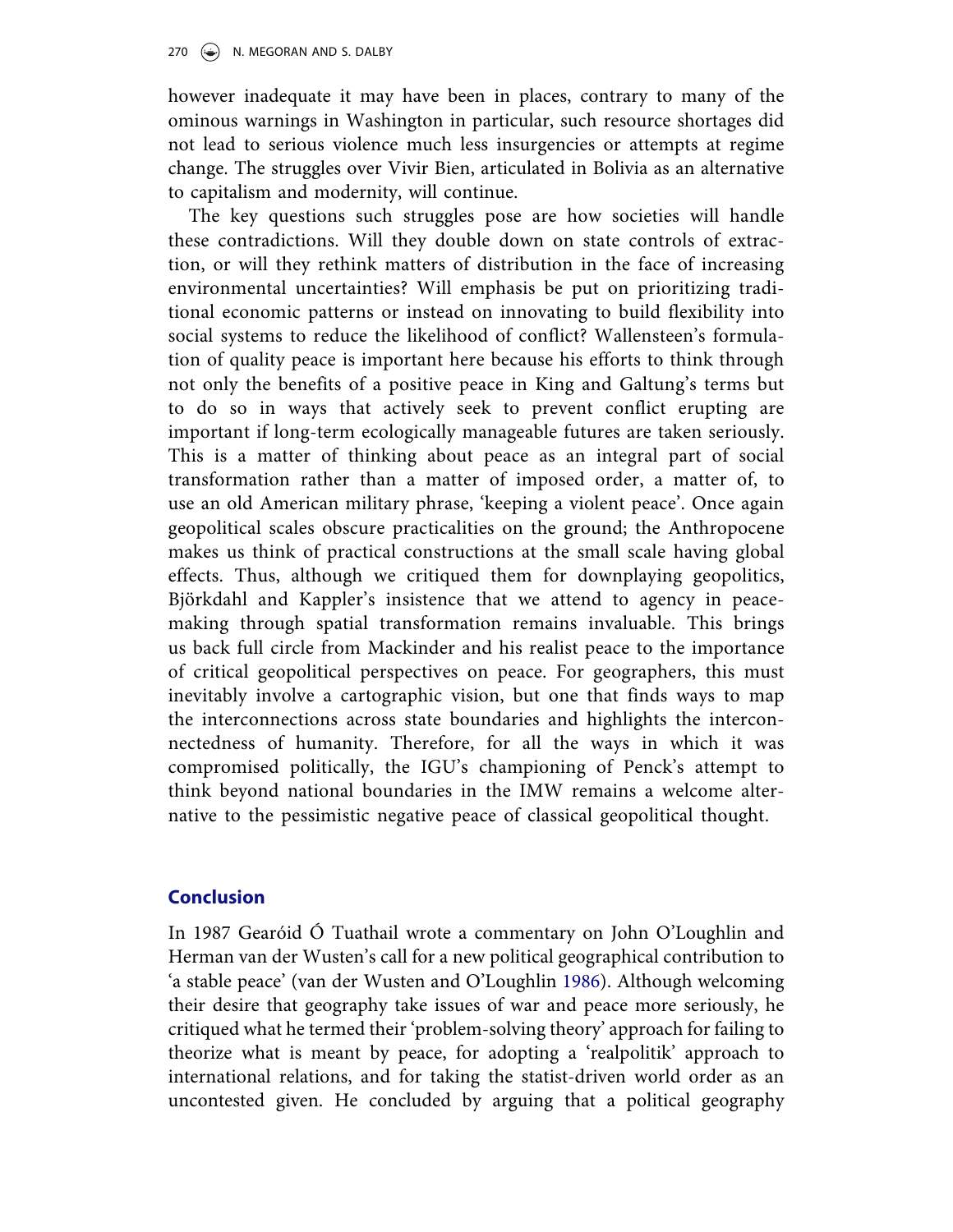informed by critical theories 'should also begin to explore the liberative potential of possible alternatives to statism' (Ó Tuathail 1987, 197).

Three decades on, these provocations remain relevant. Space and place are not the mere stage on which the real political dramas unfurl, but are active ingredients in peace. Geographers must carefully and critically theorize what is meant by 'peace' for, as King reminds us, 'peace' is deployed in different ways by different actors for different ends. At the same time, an irenic geopolitics must insist on the necessity of looking at the geopolitical contexts within which peacemaking operates. The post-Cold War rise of a hegemonic liberal peace and its subsequent eclipse (at least in some places) by an illiberal peace echo the debates amongst realist, liberal and anarchist geographers a century ago about what 'peace' means – and remind us too that there is no teleological process leading to the triumph of liberalism. But this is not a reason for pessimism.

The vision for an IMW that the IGU came to champion was originally provided by Albrecht Penck. As Penck himself implicitly acknowledged in his speculation about human futures and environmental carrying capacity in Central Asia, our best estimates are based on our current best scientific knowledge, and that is always open to revision (Penck 1930, 486). In the Anthropocene thesis we have a new vision of the interconnectedness and mutual interdependence not only of humanity but of all creation on our blue planet.

Despite the retrograde developments in recent years in terms of the fascination with building walls on international frontiers, and the Trump Administration's abandonment of international agreements on climate change in particular, the Anthropocene discussion recontextualizes the human condition as one of interconnection and mutual vulnerabilities that require cooperative efforts to resolve. The Anthropocene thesis perfectly highlights Martin Luther King, Jr's memorable claim that because we are 'caught in an inescapable network of mutuality' (Baldwin and Dekar 2013) we need a global ethic (Lee 2011). However persistent territorial states may be (and they remain the key to global politics), without agreements and common actions on climate change in particular, states alone clearly are not an adequate framework to deal with accelerating change. The Anthropocene framing provides compelling geographical reasons to engage in numerous modes of cooperation across state boundaries. A century on from the meeting that led to the founding of the IGU, it is such a vision that can provide the basis for a hopeful, progressive and irenic geopolitics.

# **Notes**

1. One historical exception to the relative silence of anarchist geographers on the misdeeds of imperial rulers may be the Italian geographer Arcangelo Ghisleri who wrote against colonialism and against colonial campaigns in Tripolitania (aka Libya in 1912)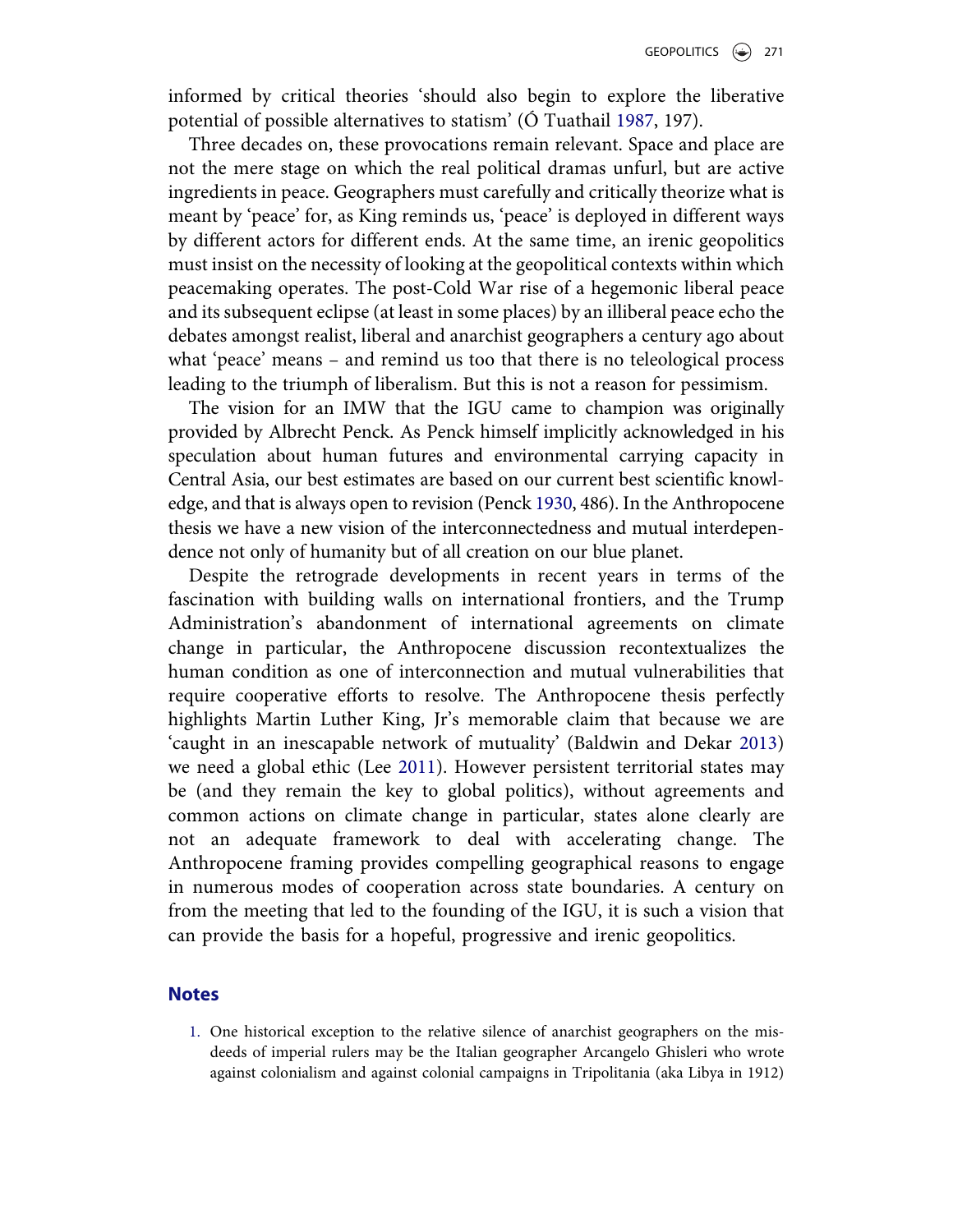#### 272 (C) N. MEGORAN AND S. DALBY

if Federico Ferretti (2016) is correct to call him an anarchist. Our thanks to Elena dell'Agnese for bringing this to our attention.

2. In his review of Dickson's map of Kenya and Kitui districts, Mackinder called for a 'more critical' use of various cartographic techniques (Mackinder 1903).

# Acknowledgements

The paper is based on a conversation on geopolitics and peace that the authors gave as a plenary lecture sponsored by Geopolitics at the 2017 Thematic Conference Geographies for peace/Geografías para la paz of the IGU (IGU/UGI) in La Paz, Bolivia, April 24, 2017. We gratefully acknowledge Elena dell'Agnese of the IGU, the conference organizing committee and the editors of Geopolitics for inviting us to give this lecture, and Taylor & Francis for sponsoring Nick Megoran's trip to La Paz. Our thanks to all at the conference participants who gave us valuable feedback and comments, especially Virginie Mamadouh and Elena dell'Agnese. For the occasion *Geopolitics* published a virtual issue about *Geopolitics and peace*, Geopolitics for peace with a selection of articles published in the journal (see http://explore. tandfonline.com/content/pgas/fgeo-virtual-special-issue).

# Funding

The research for parts of this paper was supported by grants from the Canadian Social Sciences and Humanities Research Council collaborative grant on 'Borders in Globalization,' (895-2012-1020) and the Economic and Social Research Council 'Rising Powers and Conflict Management in Central Asia' grant (2012-16, BH111700).

# **References**

- Agnew, J., and S. Corbridge. 1995. Mastering space: Hegemony, territory and international political economy. London: Routledge.
- Angus, I. 2016. Facing the Anthropocene: Fossil capitalism and the crisis of the earth system. New York: Monthly Review Press.
- Ashworth, L. M. 2014. A history of international thought: From the origins of the modern state to academic international relations. London: Routledge.
- Autesserre, S. 2014. Peaceland: Conflict resolution and the everyday politics of international intervention. Cambridge: Cambridge University Press.
- Baer, M. 2015. From water wars to water rights: Implementing the human right to water in Bolivia. Journal of Human Rights 14 (3):353–76. doi:10.1080/14754835.2014.988782.
- Baldwin, L., and P. Dekar. 2013. Martin Luther King, Jr. in a global context. In "In an inescapable network of mutuality": Martin Luther King, Jr. and the globalisation of an ethical ideal, eds. L. Baldwin and P. Dekar, xxi–xxxii. Eugene, OR: Wipf and Stock.
- Barnett, T. 2004. The Pentagon's new map: War and peace in the twenty-first century. New York: Berkeley Books.
- BBC. 2016. Bolivia's abandoned ski resort: A sign of droughts to come? BBC, December 11. Accessed December 18, 2017. http://www.bbc.com/news/world-latin-america-38235094.
- Bjӧrkdahl, A., and S. Kappler. 2017. Peacebuilding and spatial transformations: Peace, space and place. London: Routledge.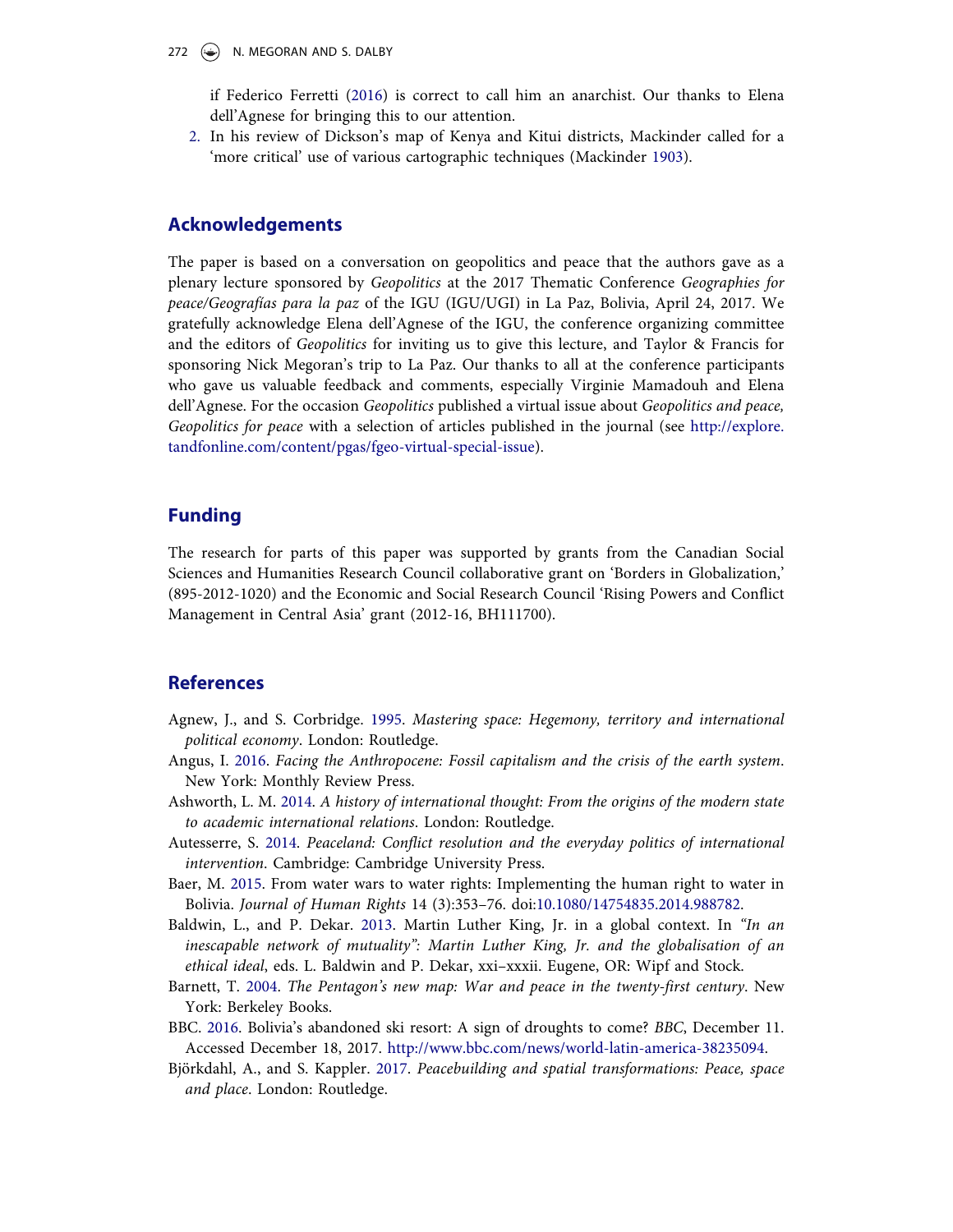- Blouet, B. 1976. Sir Halford Mackinder as British high commissioner to South Russia, 1919–1920. The Geographical Journal 142 (2):228–36. doi:10.2307/1796597.
- Bryant, R., and Y. Papadakis. 2012. A critical comparison of Greek Cypriot and Turkish Cypriot Offical Historiographies. In Cyprus and the Politics of Memory, ed. R. Bryant and Y. Papadakis, 1–26. London: I.B. Tauris.
- Campbell, D. 1998. Writing security: United States foreign policy and the politics of identity, 2nd ed. Manchester: Manchester University Press.
- Chandrasekaran, R. 2006. Imperial life in the Emerald City. New York: Knopf.
- Close, C. 1928. Address at the anniversary general meeting of the society held on 18 June 1928. The Geographical Journal 72 (2):97–116.
- CNA Military Advisory Board. 2014. National security and the accelerating risks of climate change. Alexandria, VA: CNA Corporation.
- Cooper, S. 1991. Patriotic pacifism: Waging war on war in Europe, 1815–1914. Oxford: Oxford University Press.
- Dalby, S. 1990/2016. Creating the second Cold War: The discourse of politics. London: Pinter/ Bloomsbury.
- Dalby, S. 1991. Dealignment discourse: Thinking beyond the blocs. Current Research in Peace and Violence 13 (3):140–55.
- Dalby, S. 1993. The "Kiwi Disease": Geopolitical discourse in Aotearoa/New Zealand and the South Pacific. Political Geography 12 (5):437–56. doi:10.1016/0962-6298(93)90012-V.
- Dalby, S. 2007. Regions, strategies, and empire in the global war on terror. Geopolitics 12 (4):586–606. doi:10.1080/14650040701546079.
- Dalby, S. 2013. Realism and geopolitics. In Ashgate research companion to critical geopolitics, ed. K. Dodds, M. Kuus, and J. Sharp, 33–47. Farnham: Ashgate.
- Dalby, S. 2016. Contextual changes in earth history: From the Holocene to the Anthropocene: Implications for the goal of sustainable development and for strategies of sustainable transition. In Sustainability transition and sustainable peace handbook, ed. H. G. Brauch, Ú. Oswald Spring, J. Grin, and J. Scheffran, 67–88. Heidelberg: Springer-Verlag.
- Daley, P. 2014. Unearthing the local: Hegemony and peace discourses in Central Africa. In Geographies of peace, ed. F. McConnell, N. Megoran, and P. Williams, 66–86. London: I.B. Tauris.
- Davis, M. 2001. Late Victorian holocausts. London: Verso.
- Ferretti, F. 2016. Arcangelo Ghisleri and the 'right to barbarity': Geography and anti-colonialism in Italy in the Age of Empire (1875–1914). Antipode 48 (3):563–83. doi:10.1111/anti.v48.3.
- Fukuyama, F. 1989. The end of history?. The National Interest 16:3–18.
- Galtung, G. 1964. What is peace research? Journal of Peace Research 1 (1):1–4.
- Galtung, G. 1969. Violence, peace and peace research. Journal of Peace Research 6 (3):167–91. doi:10.1177/002234336900600301.
- Gonzalez, N. C. 2016. Resource nationalism and environmental changes. In Bolivia: Social, environmental and economic issues, ed. G. Mendoza, 29–55. New York: Nova Scientific Publishers.
- H, A.R. 1922. The international geographical union. The Geographical Journal 60 (4):291–94. doi:10.2307/1781315.
- Hardt, J. 2018. Environmental security in the Anthropocene. London: Routledge.
- Harris, P. 2013. What's wrong with climate politics and how to fix it. Cambridge: Polity.
- Heathershaw, J. 2009. Post-conflict Tajikistan: The politics of peacebuilding and the emergence of legitimate order. London: Routledge.
- Hitchens, C. 1997. Hostage to history: Cyprus from the Ottomans to Kissinger. London: Verso.
- International Crisis Group 2014. Divided Cyprus: Coming to terms on an imperfect reality. Brussels, Belgium: ICG. www.crisisgroup.org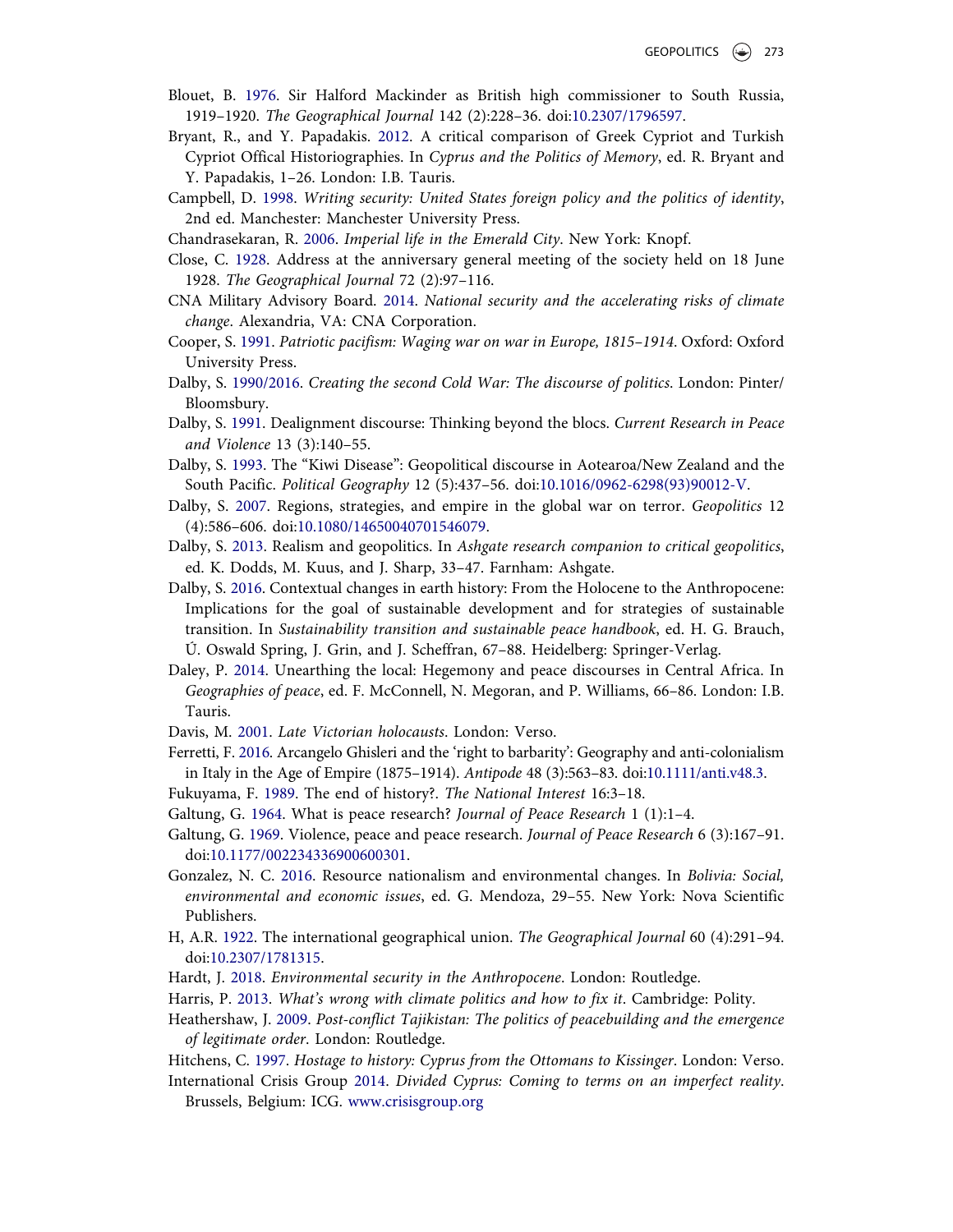- 274 (C) N. MEGORAN AND S. DALBY
- Inwood, J. 2009. Searching for the promised land: Examining Dr Martin Luther King's concept of the beloved community. Antipode 41 (3):487–508. doi:10.1111/anti.2009.41.issue-3.
- Inwood, J., and J. Tyner. 2011. Geography's pro-peace agenda: An unfinished project. ACME: An International E-Journal for Critical Geographies 10 (3):442–57.
- Jones, M., et al. 2015. An introduction to political geography: Space, place and politics, 2nd ed. London: Routledge.
- Jones, R. 2016. Violent borders. London: Verso.
- Kearns, G. 2009. Geopolitics and empire: The legacy of Halford Mackinder. Oxford: Oxford University Press.
- Kearns, G. 2013. Imperialism and the heartland. In Halford Mackinder and the international relations of Central Asia, ed. N. Megoran and S. Sharapova, 69–90. Hurst: London.
- Kearns, G. 2017a. Kropótkin, P. In The international encyclopedia of human geography, ed. R. Kitchin and N. Thrift, 56–58. Oxford: Elsevier.
- Kearns, G. 2017b. Personal communication, December.
- King, M. L., Jr. 1956. When peace becomes obnoxious, March 18. http://kingencyclopedia. stanford.edu/encyclopedia/documentsentry/when\_peace\_becomes\_obnoxious\_sermon\_ delivered\_on\_18\_march\_1956.1.html.
- Koopman, S. 2017a. Geographies of peace. Oxford Bibliographies. www.oxfordbibliographies.com.
- Koopman, S. 2017b. Peace. In The international encyclopaedia of geography, ed. D. Richardson, N. Castree, M. Goodchild, A. Kobayashi, W. Liu, and R. Marston. Chichester: Wiley. doi:10.1002/9781118786352.wbieg1175
- Kropotkin, P. 1885. What geography ought to be. The Nineteenth Century 18 (December):940–56.
- Kropotkin, P. 1972. Mutual aid: A factor in evolution. Edited with an introduction by Paul Avrich. London: Penguin Books.
- Lee, H. J. 2011. The great world house: Martin Luther King, Jr. and global ethics. Cleveland, OH: Pilgrim Press.
- Lewis, D. 2010. The failure of a liberal peace: Sri Lanka's counter-insurgency in global perspective. Conflict, Security & Development 10 (5):647–71. doi:10.1080/14678802.2010.511509.
- Lewis, D., J. Heathershaw, and N. Megoran. 2018. Illiberal peace? Authoritarian approaches to conflict management. Cooperation and Conflict. doi:10.1177/0010836718765902
- Mackinder, H. 1903. Captain Dickson's map of the Kenya and Kitui districts. The Geographical Journal 21 (2):195–98. doi:10.2307/1775425.
- Mackinder, H. 1905. Man-power as a measure of national and imperial strength. The National Review 45 (265):36–143.
- Mackinder, H. 1906. Money-power and man-power. London: Simpkin Marshall.
- Mackinder, H. 1907. On thinking imperially. In Lectures on empire, ed. M. Sadler, 32–42. London: Privately published.
- Mackinder, H. 1914. The modern British state: An introduction to the study of civics. London: G. Philip and Son.
- Mackinder, H. 1943. The round world and the winning of the peace. Foreign Affairs 21 (4):595–605. doi:10.2307/20029780.
- Mamadouh, V. 2005. Geography of war, geographers and peace. In The geography of war and peace: From death camps to diplomats, ed. C. Flint, 26–60. Oxford: Oxford University Press.
- McConnell, F., N. Megoran, and P. Williams, eds.. 2014. Geographies of peace. London: I.B. Tauris. Megoran, N. 2010. Towards a geography of peace: Pacific geopolitics and evangelical Christian Crusade apologies. Transactions of the Institute of British Geographers 35 (3):382–98. doi:10.1111/tran.2010.35.issue-3.
- Megoran, N. 2011. War and peace? An agenda for peace research and practice in geography. Political Geography 30 (4):178–89. doi:10.1016/j.polgeo.2010.12.003.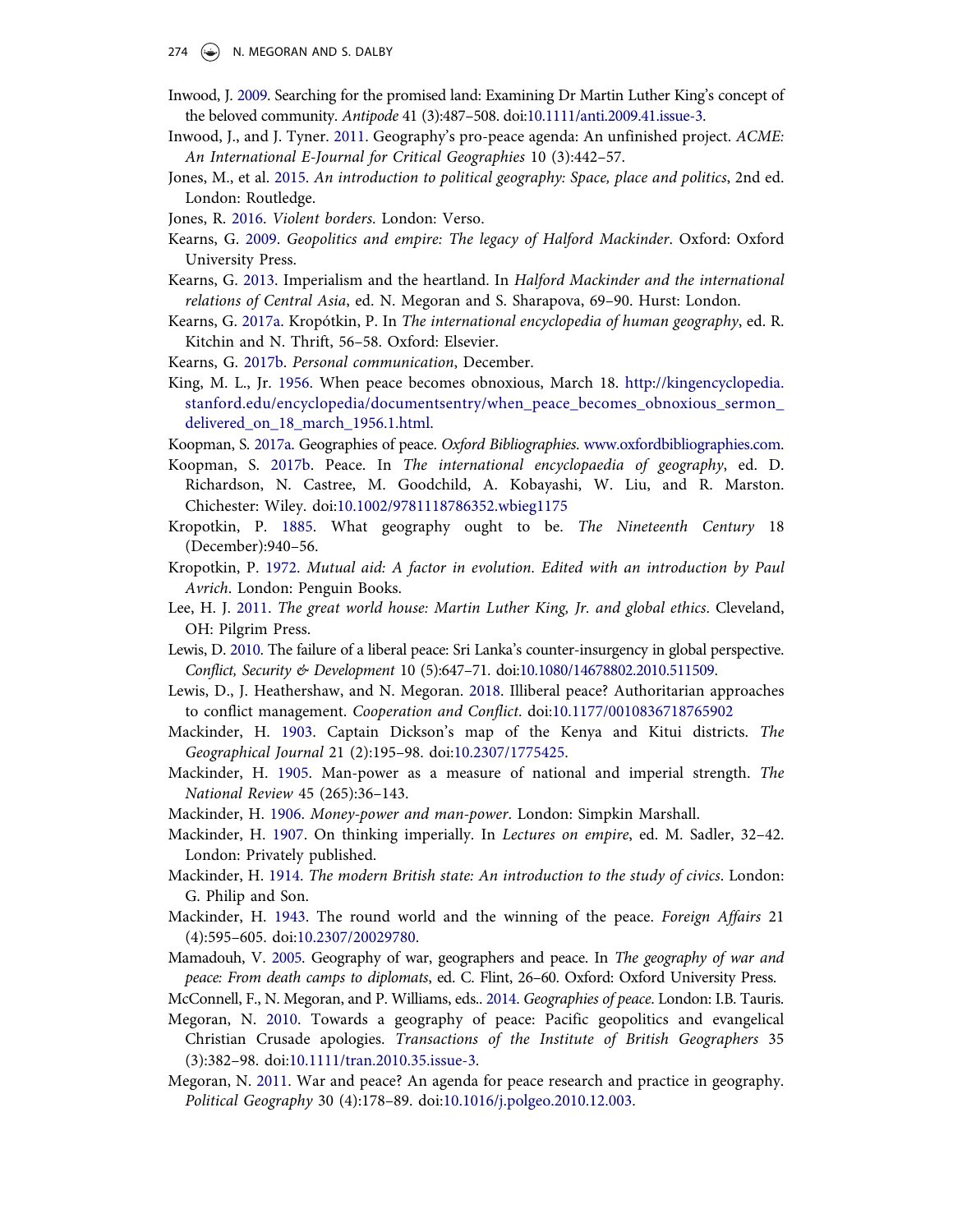- Megoran, N. 2013. Violence and peace. In The Ashgate research companion to critical geopolitics, ed. K. Dodds, M. Kuus, and J. Sharp, 189–207. Farnham: Ashgate.
- Megoran, N. 2014. On (Christian) anarchism and (non)violence: A response to Simon Springer. Space and Polity 18 (1):97–105. doi:10.1080/13562576.2013.879788.
- Michális, M. 2007. The Cyprus peace talks: A critical appraisal. Journal of Peace Research 44 (5):587–604. doi:10.1177/0022343307080857.
- Mitchell, A. 2014. International intervention in a secular age. London: Routledge.
- Nekola, P. 2013. Looking back at the international map of the world. Environment, Space, Place 5 (1):27–45. doi:10.7761/ESP.5.1.27.
- Ó Tuathail, G. 1987. Beyond empiricist political geography: A comment on van der Wusten and O'Loughlin. The Professional Geographer 39 (2):196–97. doi:10.1111/j.0033- 0124.1987.00196.x.
- Owen, C., S. Juraev, D. Lewis, N. Megoran, and J. Heathershaw. 2018. Illiberal peace and authoritarian conflict management: Empirical and theoretical contexts. In Interrogating illiberal peace in Eurasia: Critical perspectives on peace and conflict, ed. C. Owen, S. Juraev, D. Lewis, N. Megoran, and J. Heathershaw, 1–24. London: Rowman and Littlefield.
- Papadakis, Y. 2005. Echoes from the dead zone: Across the Cyprus divide. London: I.B. Tauris.
- Pearson, A. W., and M. Heffernan. 2014. Globalizing cartography? The international map of the world, the International Geographical Union, and the United Nations. Imago Mundi 67 (1):58–80. doi:10.1080/03085694.2015.974956.
- Penck, A. 1893. The construction of a map of the world on a scale of 1:1,000,000. The Geographical Journal 1 (3):253–61. doi:10.2307/1773829.
- Penck, A. 1914. The shifting of the climatic belts. Scottish Geographical Magazine 30:281–93. doi:10.1080/14702541408541553.
- Penck, A. 1930. Central Asia. The Geographical Journal 76 (6):477–87. doi:10.2307/1783689.
- Ranta, E. M. 2017. Vivir Bien governance in Bolivia: Chimera of attainable Utopia? Third World Quarterly 38 (7):1603–18. doi:10.1080/01436597.2016.1224551.
- Record, M. 1944. Presentation of the medals awarded by the American Geographical Society to two British Geographers. The Geographical Journal 103 (3):131–35.
- Richmond, O. 2002. The multiple dimensions of international peacemaking: UN and EU involvement in the Cyprus conflict. In The European Union and the Cyprus conflict, ed. T. Diez, 117–36. Manchester: Manchester University Press.
- Richmond, O. 2005. The transformation of peace. Basingstoke: Palgrave-Macmillan.
- Richmond, O. 2008. Peace in international relations. Abingdon: Routledge.
- Richmond, O. 2009. Becoming liberal, unbecoming liberalism: Liberal-local hybridity via the everyday as a response to the paradoxes of liberal peacebuilding. Journal of Intervention and Statebuilding 3 (3):324–44. doi:10.1080/17502970903086719.
- Sassen, S. 2006. Territory, authority, rights. From medieval to global assemblages. Oxford: Princeton University Press.
- Solingen, E. 1998. Regional orders at century's dawn. Princeton, NJ: Princeton University Press.
- Sovacool, B. K., and B.-O. Linner. 2016. The political economy of climate change adaptation. London: Palgrave Macmillan.
- Springer, S. 2016. The anarchist roots of geography: Toward spatial emancipation. Minneapolis: University of Minnesota Press.
- Toal, G. 2017. Near abroad: Putin, the West and the contest over Ukraine and the Caucasus. New York: Oxford University Press.
- van der Wusten, H., and J. O'Loughlin. 1986. Claiming new territory for a stable peace: How geography can contribute. The Professional Geographer 38 (1):18–28. doi:10.1111/j.0033- 0124.1986.00018.x.